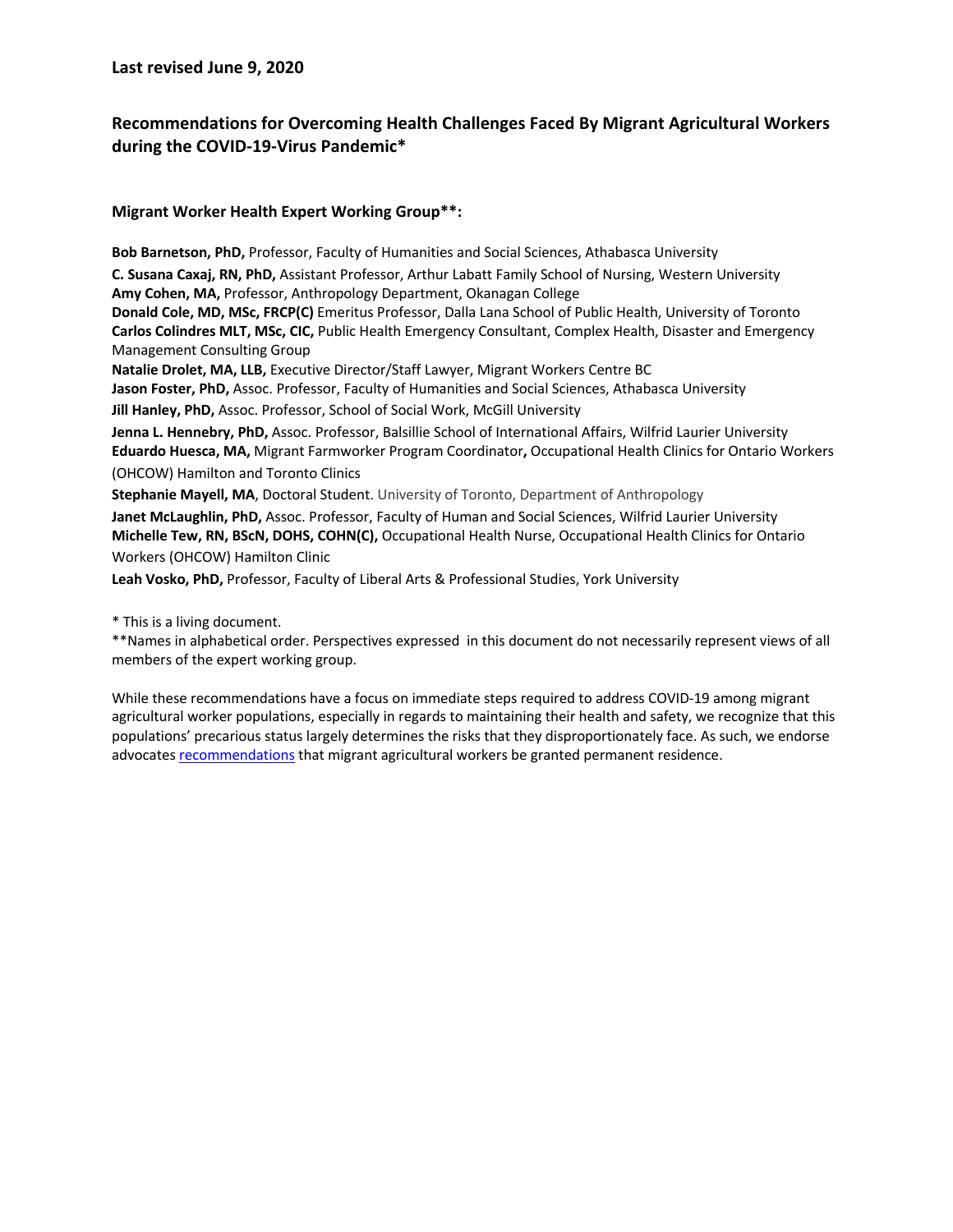### **Table of Contents**

### **[Introduction -](#page-2-0) page 2**

### **I. [Pre-departure and Arrival in Canada -](#page-2-0) page 2 - 8**

*Challenges/gaps - Page 2 - 5*

- 1. Lack of available and/or consistent information for MAWs to evaluate health, safety and livelihood implications
- 2. Aggregate housing and travel routes represent heightened risk for virus transmission
- 3. Limited infrastructure and oversight to ensure accommodations adhere to requirements for 14 day quarantine.
- 4. Confusion and lack of clarity about payment entitlements during 14-day quarantine may result in poor adherence to public health measures
- 5. Inconsistent or negligent provision of groceries and other necessary amenities
- 6. Inappropriate restrictions and surveillance of MAWS in respective communities may create anxiety and fuel discrimination *Recommendations - Page 5 - 8*

Recommendations to address points 1 through 6

### **II. [Work and Stay in Canada -](#page-8-0) page 8 - 16**

### *Challenges/gaps - page 8 - 12*

- 7. Risk of virus spread as a result of workplace conditions
- 8. Risk of virus spread as a result of grouped housing

9. Inadequate reporting mechanisms may deter MAWS from making complaints and limit monitoring of public health measures

- 10. MAWs have limited knowledge of, and ability to access healthcare services
- 11. Limited public health data and monitoring

## *Recommendations page 12 - 16*

Recommendations to address points 7 - 11

#### **[III Responding to an Outbreak and Mitigating Negative Consequences -](#page-17-0) page 16**

#### *Challenges/gaps - page 16 - 19*

- 12. Barriers to accessing and navigating health services
- 13. Lack of standard responses and transparency when an outbreak occurs
- 14. Lack of comprehensive follow-up care for MAWS who test positive
- 15. Addressing concerns and needs in regards to loss of income and alternative housing *Recommendations - page 19 - 21* Recommendations to address points 12 - 15
- **[V. References -](#page-22-0) page 22 - 25**
- **[VI. Figures 1-](#page-26-0) 4 - page 26 - 29**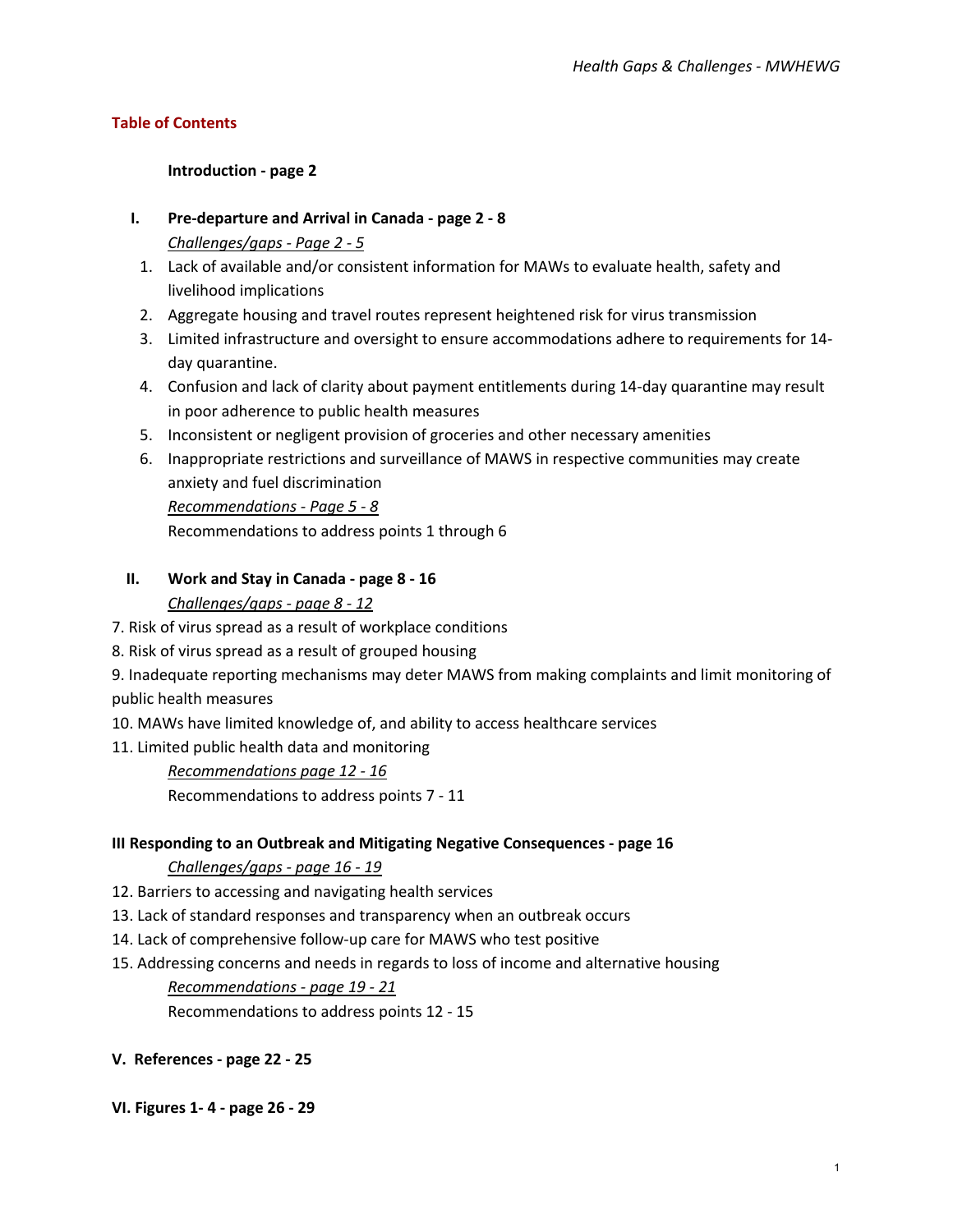## <span id="page-2-0"></span>**Introduction:**

Beyond the context of the pandemic, migrant agricultural workers (MAWs) in Canada face several challenges both in maintaining their health and accessing health care services. During the current COVID-19 pandemic, employment and housing conditions predispose this workforce to heightened risks and challenges. Outbreaks that have occurred on farms and in other areas of food production reveal elevated levels of risk that must be mitigated to keep MAWs safe and healthy going forward.

There are many steps that federal agencies, in partnership with provincial and regional authorities, can take to both prevent and mitigate the health risks that can lead to outbreaks among MAWs.

Below, the Migrant Worker Health Expert Working Group (MWHEWG) has outlined key health care gaps and challenges as well as respective solutions that can be taken both to prevent COVID-19 spread and mitigate the various consequences that may occur if/when a future outbreak were to occur on a farm, in a greenhouse or any kind of food production facility where MAWs are predominantly employed. This document is not meant to be exhaustive, but rather, to propel necessary conversations for action. Evidence and recommendations will evolve as scholarship and current issues on the topic emerge and the MWHEWG will provide ongoing updates.

### **I. Pre-departure and Arrival in Canada**

#### *Challenges*

1. **Lack of available and/or consistent information for MAWs** to evaluate health, safety, livelihood and mobility implications of participating in migrant worker programs this season (*see examples 1 and 2*). MAWs are not provided sufficient/appropriate resources, support and information that enable them to be aware of the potential health risks, the process for accessing health care, insurance, and workers compensation, as well as broader rights and responsibilities, when in Canada under Temporary Foreign Worker Programs. Resources that do exist are often not available in workers' preferred language and with specific consideration of accessibility issues workers may face (e.g. various digital and written literacy). Also, sending country governments have varying levels of engagement with workers and resources, and may not have capacities to provide sufficient information.

#### Example 1:

To participate in the SAWP this year, the government of Jamaica has asked migrant farmworkers to sign a waiver before departure. The waiver, or Instrument of Release and Discharge document, outlines the risks involved in the decision taken by the workers, warning that "international travel has the potential of increasing the risk of, the spread of, and exposure to the virus." Workers are required to declare that despite the risks outlined they have "made the decision to travel to Canada to work." In signing the waiver, MAWs agree to incur the responsibility "for any cost, damages and/or loss that may occur or be incurred as a result of any exposure to said virus." Furthermore, the waiver states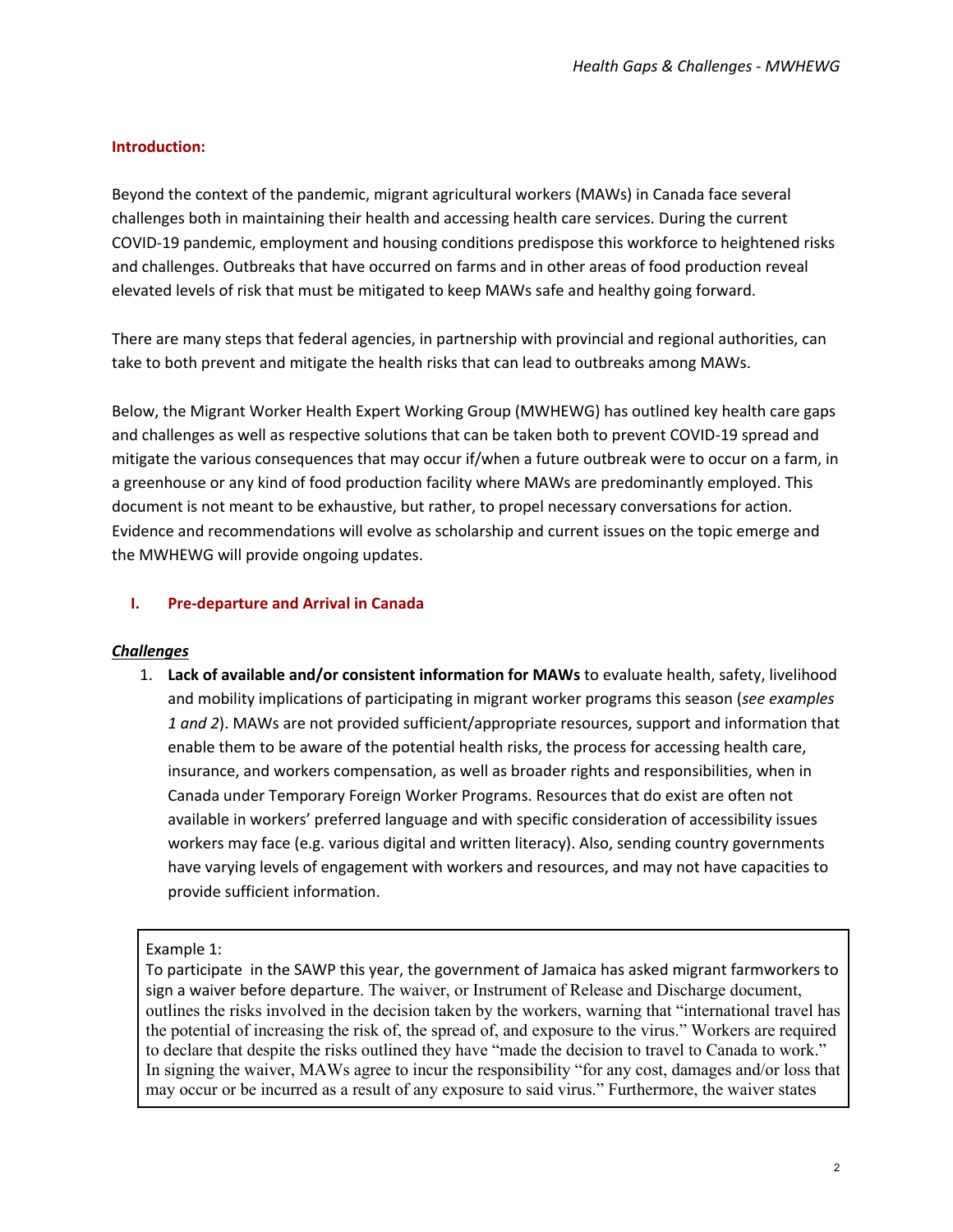the Jamaican government "is not liable for any harm, injury, loss, costs, or damage which may arise," as a result of becoming ill with COVID-19. In the absence of any messaging from the Canadian government to reassure Jamaican MAWs they will be provided health care and treatment in Canada for as long as required, many fear contracting the virus in Canada and being repatriated without care, or worse.

## **2. Aggregate housing and divergent travel routes taken by MAWs represent a heightened risk of virus transmission,** especially among asymptomatic persons. MAWs come from various regions within sending countries, and many travel from rural to urban settings to depart for Canada. Health systems in countries of origin may not have the capacity to test workers prior to departure  $[1]$ .

### Example 2:

Several support organizations and community-based researchers from Ontario, British Columbia, Nova Scotia and Quebec have received phone calls from MAWs desperate for information about the living and working conditions they can expect this season. After receiving information from a research coordinator in BC, one worker commented: "I would rather die in Mexico than in Canada." MAWs may not have access to accurate information regarding which pre-existing conditions and ages cause heightened risk for serious complications or death from COVID-19. Most MAWs do not have access to the timely/detailed information about health risks, living and working conditions needed to weigh the risks of coming to Canada. Without access to job security or income loss benefits, many MAWs feel pressure to come even in the face of great uncertainty and health risks.

**3. Limited infrastructure and oversight to ensure accommodations adhere to requirements for the 14 day quarantine.** Decades of research have documented crowding and poor ventilation in farmworkers' housing [2,3]. Anonymous accounts in Southwestern Ontario on farms where outbreaks have occurred reveal there has not been a clear departure from these prior conditions to ensure adequate quarantine measures [4]. Without explicit coordination, support and oversight by government agencies, adequate housing standards that adhere to quarantine guidelines are unlikely to be consistently implemented [5]. Furthermore, ESDC inspection of housing under the new Immigration and Refugee Protections Regulation oversight of housing conditions does not currently ensure high fidelity with actual housing conditions because they will be conducted remotely, with an emphasis on data that is easily fabricated (e.g. tape measure photo between furniture). And in terms of COVID-19 prevention strategies for aggregate housing in Canada, phone inspections have been shown to be ineffective [6].

**4. Confusion and lack of clarity about payment entitlements during 14-day quarantine** may result in poorer adherence to public health measures. MAWs across the country have expressed concerns that they will not be paid, or not be paid the full amount they are owed. Many MAWs also have expressed that they do not know who is responsible for paying them, where the money is coming from, or when they will receive it. Employers may also lack a clear understanding of expectations (*see example 3*).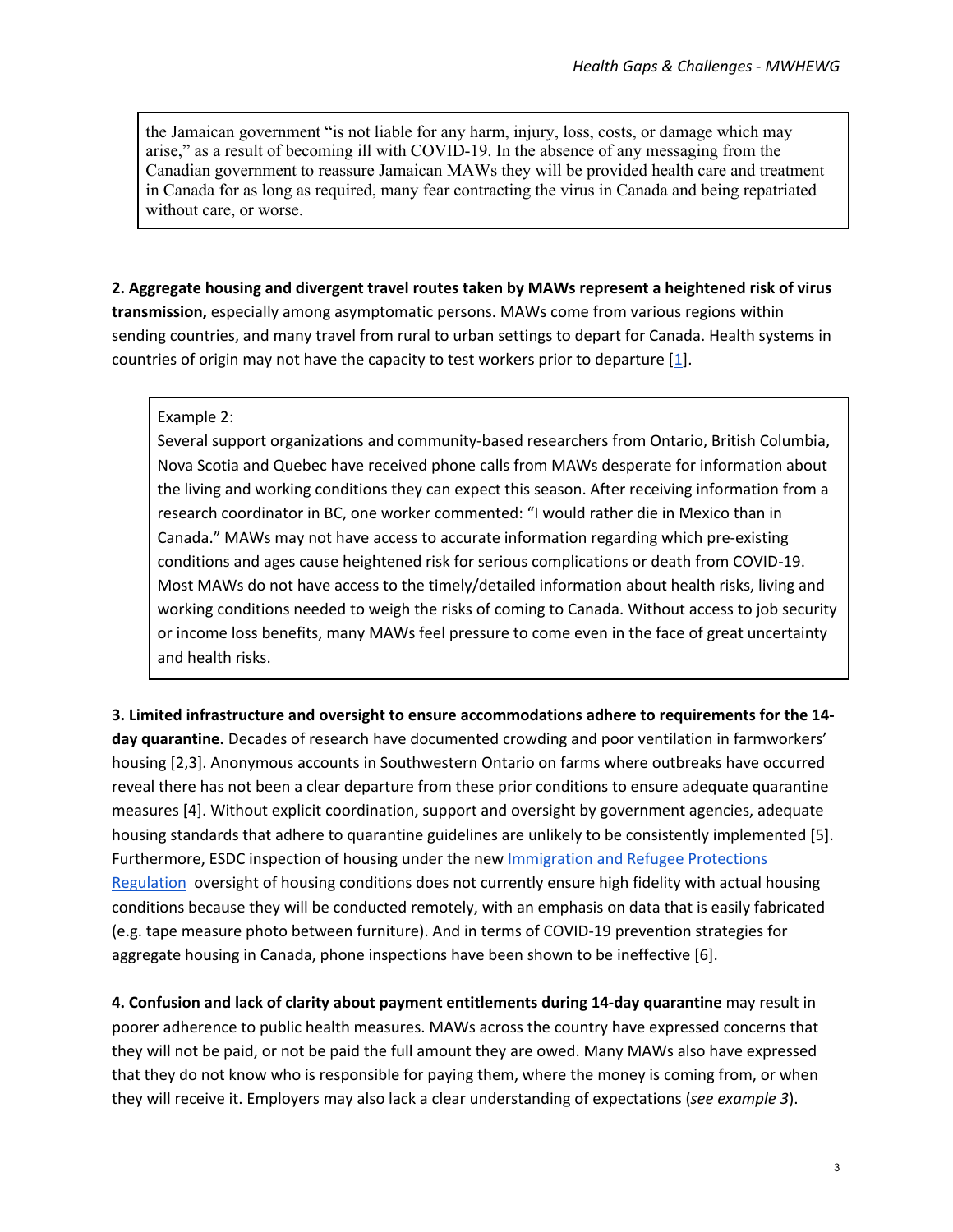#### Example 3:

In mid-April, a BC employer, and representative of the growers association in the region, publicly stated [7] that he planned to give money to workers during quarantine only in the form of an 'advance' that must be repaid by workers. Uncertainty regarding payment can cause challenges in adhering to quarantine measures. For instance, several BC workers have reached out to our research team anxious to start working before the quarantine period is completed because they worry about not being able to send money home to their families. And in April and May, workers have reported that they have not been paid for the number of hours that they are entitled. They chose not to pursue a complaint regarding their unpaid wages because they did not want to be perceived as troublesome by their employer. Another group of MAWs who arrived in Southwestern Ontario completed the quarantine period but were never told they would be paid their wages for this time. These workers did not seek this information from their employer for fear of reprisal and instead opted to "wait and see" what appears on their paycheque.

**5. Inconsistent, and in some cases negligent, provision of groceries** and other necessary amenities for MAWs. A member of our Expert Working Group was contacted by a group of MAWs in Southeastern Ontario because they had not been provided with adequate amounts of food during their 14-day quarantine period. The workers feared facing reprisals from their employer so they did not make a formal complaint. A similar situation was noted among worker advocates in Niagara. In both regions, local volunteers delivered food to the workers, but not all workers are connected to volunteer groups, nor should this be their responsibility. In these and other regions, MAWs are also concerned about the lack of culturally-appropriate, affordable and sufficient food options that they are being provided with through delivery. Many individuals in this workforce may work long hours engaged in strenuous physical labour. Thus, their priority for nutritious, culturally-appropriate as well as sufficient food is very relevant to their health status [8]. In other cases, MAWs are unsure if money can be deducted from their pay for amenities during the quarantine period (see example 4).

#### Example 4

The federal guidelines stipulate the provision of food to MAWs during the 14 days isolation, but they are unclear about who is to cover the cost of the food. Upon arriving at a large farm in Nova Scotia and entering the mandatory quarantine period, MAWs contacted a member of our research team seeking clarification about who pays for their food during isolation. These workers explained that their employer provided them with groceries, but said they must pay back the cost of food after they begin working. The employer returned the following day with a contract for workers to sign promising repayment of the food cost, which was \$125 each for this period, an amount that far exceeds what an individual MAW would typically spend on food. These workers were powerless to refuse the contract for fear they will be placed "under suspicion" by their employer. All 41 workers ultimately signed the contract agreeing to wage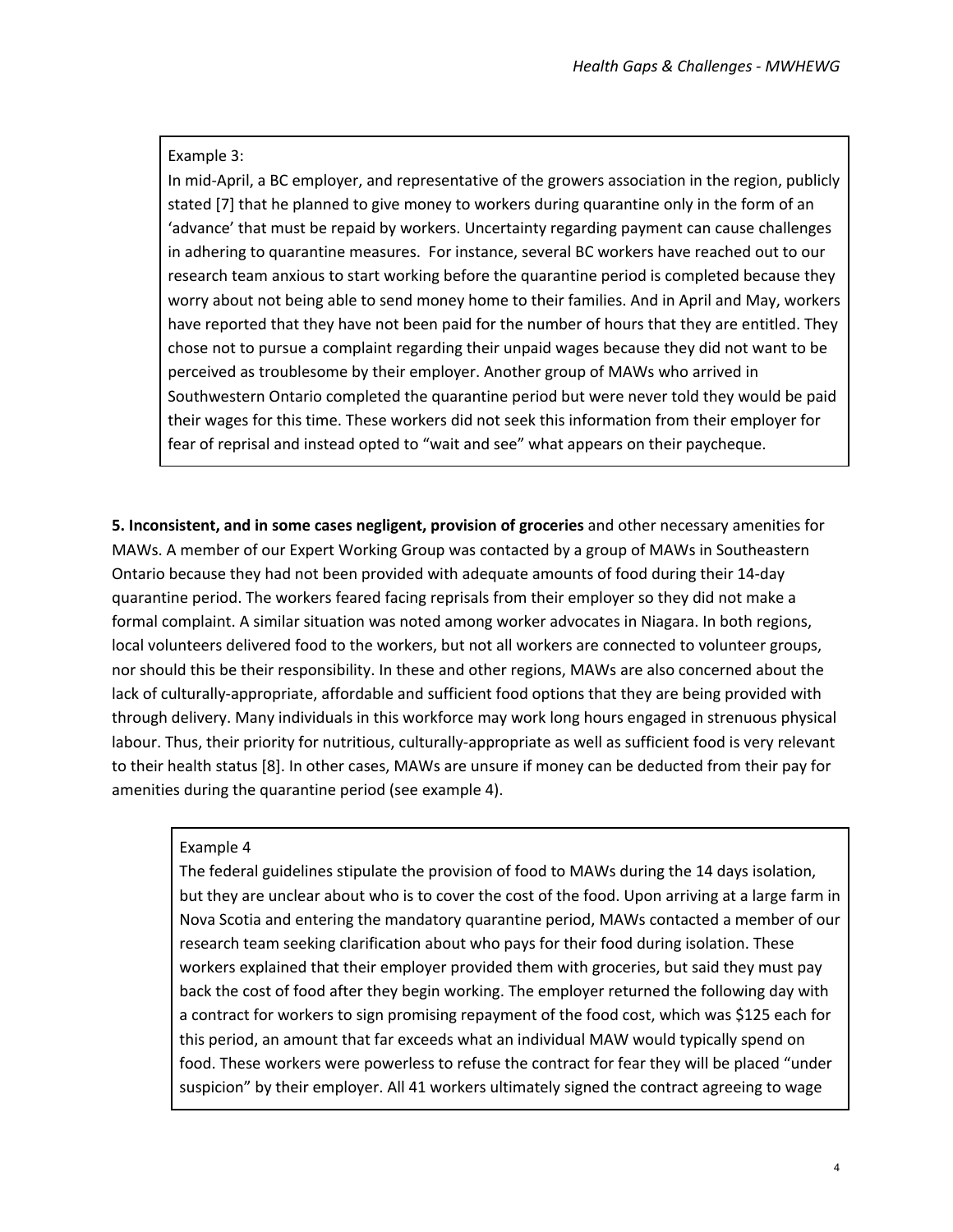deductions for food during the quarantine. In Ontario, recently arrived MAWs were not provided nutritious or familiar grocery items. These workers reached out to a local support group asking for bottled water, as they had only been provided with sugary soda drinks, which they believed to be causing headaches. They also expressed hunger as well as gastrointestinal pain and discomfort as a result of difficulties tolerating and preparing unfamiliar foods. Further, they noted concerns over its nutritional content.

**6. Inappropriate restrictions and surveillance of MAWs** in respective communities, or, by their employer, are creating anxiety and discriminatory treatment of workers. In Norfolk and Niagara regions of Ontario, workers have been racially profiled by grocery store cashiers and questioned about their quarantine period. Furthermore, without adequate guidance by both provincial and federal agencies, local health units have developed ad hoc surveillance methods that may disproportionately target MAWs (*see example 5*).

## Example 5

In this region, employers have been given "migrant farmworker identification cards" by the local public health unit, with space to list each worker's name, date of arrival, and two week quarantine period information [9]. These cards have not been directed or offered to other travellers returning from abroad to this region, who also are required to complete the quarantine period. The local public health unit has stated that these cards are voluntary and designed to assist workers and employers organize key safety information. However, there has been opposition to the practice of the health unit, as a public health authority issuing these cards, suggesting that it may give the broader community the impression that these workers are a risk and warrant questioning or interrogation on their quarantine period compliance, and that workers can expect this questioning. This encourages racial profiling by way of 'carding,', and further entrenches racism towards and social exclusion of MAWs in the region. Furthermore, it perpetuates a myth that these workers are 'bringing disease' from afar. Similarly, protectionist and discriminatory views of migrant workers in light of COVID-19 have been documented in BC and Alberta [10]

#### *Recommendations to address challenges related to Pre-departure and Arrival*

- *1. Re: Lack of available information for MAWs to inform their participation in the program*
	- a. Federal agencies should ensure clear and continued communication to MAWs about key COVID-19 safety and employment issues in an accessible manner, in workers' preferred language [11].
	- b. Federal agencies should provide clear up to date direction and resources to farmers to ensure the information needs of workers, including non-English speaking workers to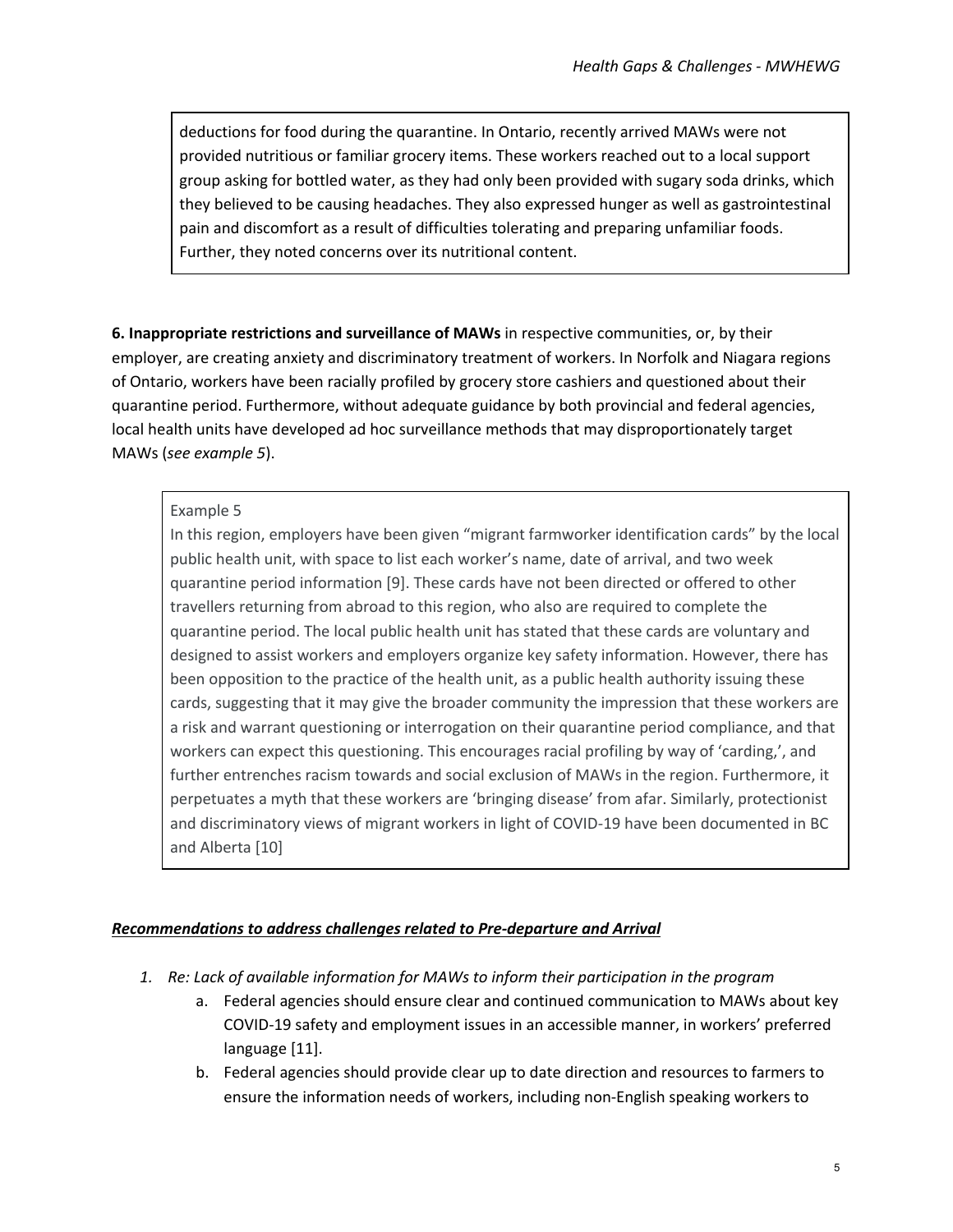remain informed on current public health measures, and updates on policy decisions that impact their workplace and living conditions. This information should also be posted in common living quarters and updated weekly. Online material should be reviewed weekly (at a minimum) and updated promptly as new directives are released.

- 2. *Re: Heightened risk of virus transmission due to travel and aggregate accommodation*
	- a. Federal agencies should work with provincial and local health authorities to ensure onfarm testing for MAWs within days upon arrival [11]. This testing should be carried out using mobile healthcare vans to ensure accessibility and prevent employer mediation.
- 3. *Re: Limited infrastructure and oversight for accommodation during the 14-day quarantine*
	- a. If MAWs are to be accommodated on the farm during the quarantine period, federal agencies should carry out inspections within 72 hours of workers' arrival (see *recommendation e* for further details).
	- b. During this inspection, MAWs should be provided with a 'housing checklist' in their preferred language that they can submit anonymously to the inspector to provide further insight regarding living conditions. A phone number to discuss any additional concerns with an inspector and interpreter where needed should be provided in addition to this checklist to address potential literacy issues.
	- c. Federal and provincial governments should show leadership in providing safe and dignified accommodations for MAWs during this period. Given the state of housing on many farms, hotel stays for MAWs during this period may be most appropriate, as implemented in BC [12]. Such an arrangement will be a benefit to both employers and workers to ensure the most strict adherence to quarantine measures and a decreased burden for accommodation for employers.
	- d. If point c is not implemented, stricter standards taking into account that MAWs originate from separate households, their health, and comfort should be developed. These standards should be enforced via unannounced on-farm inspections which include MAW interviews independent from the employer (see also section below). If quarantine accommodation is found to be unacceptable, ESDC should coordinate alternative housing and work for affected workers as necessary. Employer-provided housing should include:
		- i. Ideally, workers should each be housed in a private room.
		- ii. If they cannot be provided with a private room, sleeping facilities with a minimum separation of two metres between sleeping areas and the entrance/exit and use of temporary floor to ceiling barriers between sleeping areas must be set up to prevent droplet spread. In addition to the bed, an accommodation space of the length of the bed by one meter should be within the perimeter of the barriers. (ex. Figure 1).
		- iii. Each worker should have a route to the entrance/exit of the sleeping quarters without having to enter the barriered sleeping areas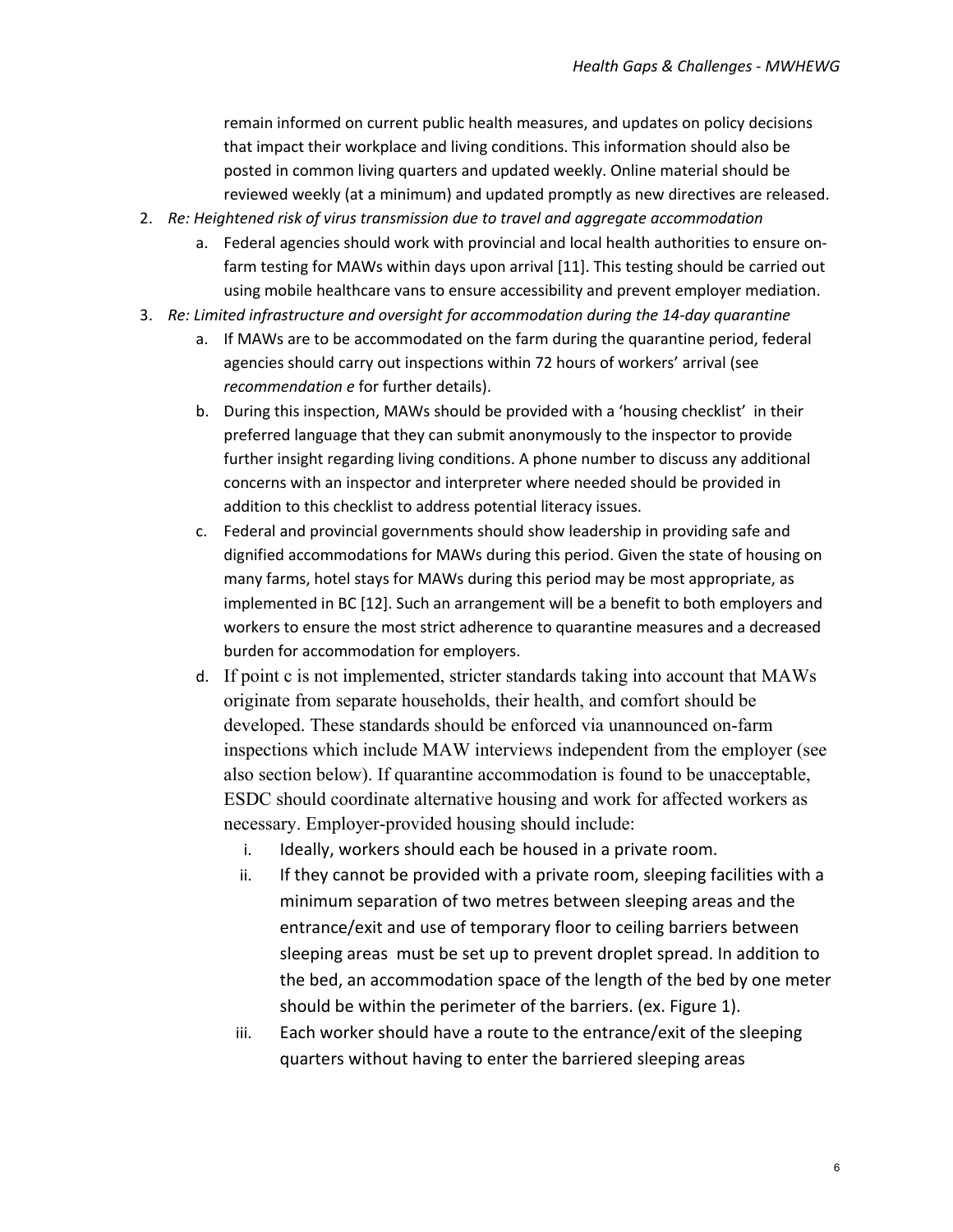- iv. MAWs should be provided with easy to clean individual storage space for their possessions and clothing.
- v. Proof of adequate hand-washing stations and washrooms for a maximum of five workers per unit.
- vi. Adequate kitchen space, dining areas and other common living spaces should be sufficient to enable workers to maintain appropriate physical distance. Staggering of work and break schedules can facilitate physical spacing practices.
- vii. Interior walls that are smooth and painted or covered with a treated material that can be easily maintained.
- viii. Floors made of materials that can withstand regular wet washing.
- ix. Regularly scheduled cleaning by professional cleaning staff of all common areas. This staff should use best practices specific to COVID-19. [13]
- x. Access to adequate washing machines and dryers for regular personal use
- e. All conditions listed in point d should be explicitly stated in workers' contracts going forward and where possible, added as an addendum to existing contracts in their preferred language
- f. ESDC should provide MAWs with clear and accessible methods to anonymously report a lack of adherence to quarantine measures via a 'live' phone call in their preferred language.
- 4. *Re: Lack of clarity regarding payment entitlements during the 14-day quarantine*
	- a. ESDC should provide workers with clear and accessible information in their preferred language about their payment entitlements during the 14-days of quarantine, including when they will receive their payment, who is responsible to administer it, and that there are no deductions from pay due to COVID-19 safety requirements.
	- b. This information should be distributed along with a direct phone line, with interpreters if needed, to report concerns with receiving this pay (as stated in point 3a).
- 5. *Re: Inconsistent and/or negligent provision of amenities to workers*
	- a. Upon arrival MAWs should be provided clear and accessible information about food provision during the isolation period, and who is to cover the cost.
	- b. ESDC should develop specific standards for employers to follow in regards to the provision of groceries and access to money transfer services for workers. Such standards must specify employers' commitment to weekly delivery of groceries to employees that reflect workers' food and spending preferences (i.e. affordable and culturally acceptable) and coordination of services to ensure workers can send money back to their families promptly and regularly.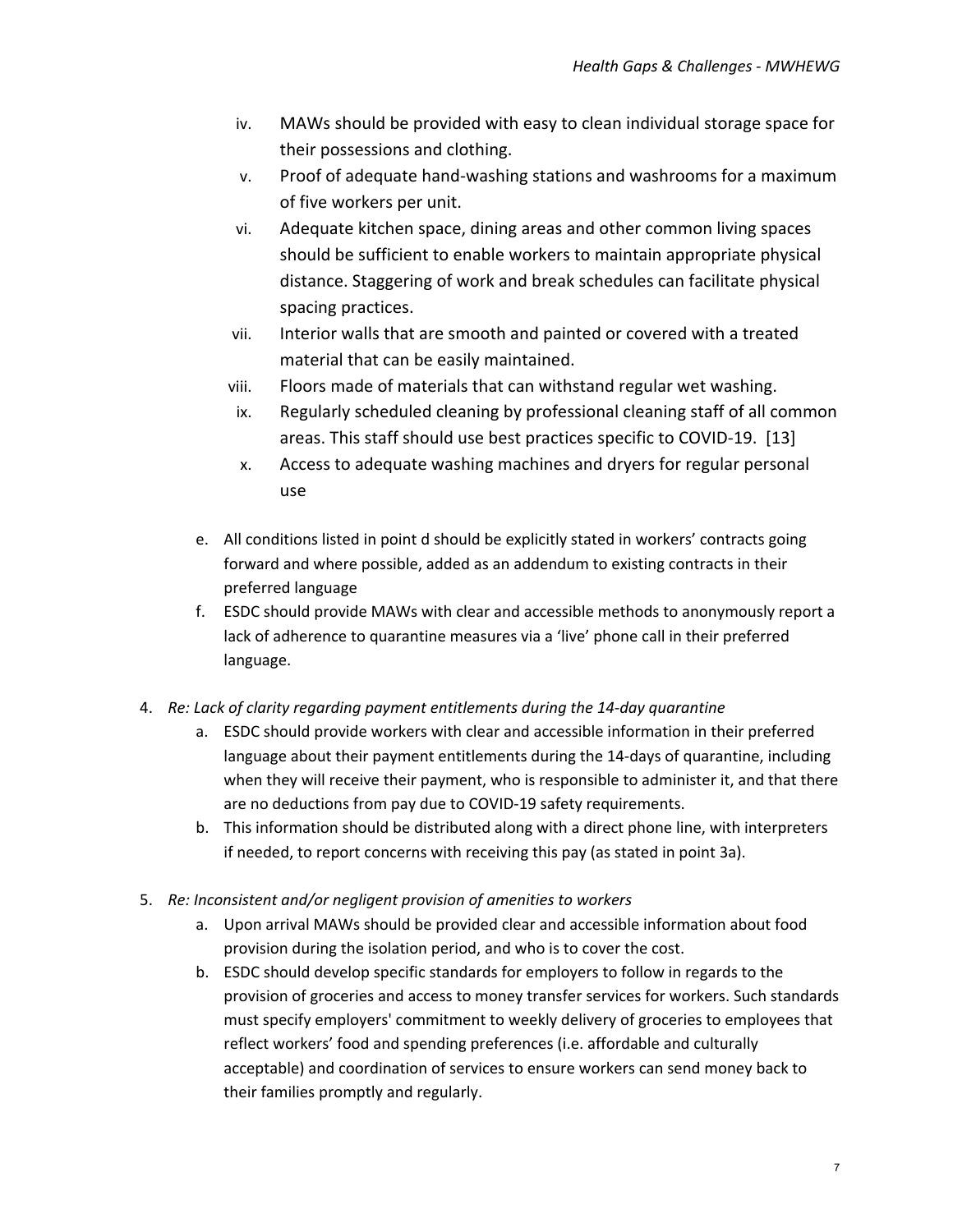- <span id="page-8-0"></span>6. *Re: Inappropriate restrictions and surveillance of MAWs*
	- a. ESDC should issue a communication to employers, provincial and local health authorities stating that any disproportionate targeting of MAWs during this pandemic represents a violation of human rights. This statement should make clear that: (i) workers cannot be restricted to a farm and cannot be punished for leaving so long as they are abiding by public health measures to the same standard as anyone else living in Canada; and (ii) most outbreaks to date have been brought into farm/facility by a community contact, rather than being introduced by workers coming from abroad into the region.
	- b. Farm inspection interviews with MAWs should include questions to assess inappropriate restrictions imposed on them by their employer.
	- c. All workers should be provided with mental health service lines and legal advocacy resources, including local phone numbers, in their preferred languages, upon arrival (as further outlined in recommendations 10, 14c and 16a). These services should be covered automatically for all workers to the extent that their private insurance does not.
	- d. Following the quarantine period, employers' commitment to the provision of groceries should include staggered provision of a vehicle for grocery pick-up and money transfer (including remittances) by workers in groups of five, with a minimum of one outing per week whenever possible. If not possible, safe alternatives for leaving the farm as needed should be explored (e. g. taxi voucher, bicycle, etc.).

## **II. Work and Stay in Canada**

#### **Challenges**

- 7. **Risk of virus spread as a result of workplace conditions,** including close contact at some job sites (i.e. transportation, confined spaces), inadequate/inconsistent measures to ensure physical distancing in the workplace, lack of access to appropriate PPE (e.g. masks, gloves), and poor enforcement of workplace and health and safety standards. These issues make workers more susceptible to COVID-19 virus spread, but also, may result in coercive conditions that inhibit their ability to insist upon health and safety standards, or to refuse unsafe work. Specific challenges include:
	- a. Lack of specified protocols, oversight and support for employers to determine to what extent physical distancing measures can or cannot be followed.
	- b. Lack of guidance on alternative protocols to keep workers safe if physical distancing is deemed impossible for certain workplace activities.
	- c. Lack of guidance and oversight in regards to the sharing of equipment and tools among workers create conditions that can quickly spread the virus. Lack of sanitation equipment in fields and greenhouses means surfaces of shared items cannot be regularly sanitised. Much agricultural equipment requires more than one operator, such as sets of harvesters or planters which are not designed to allow for physical distancing of two metres.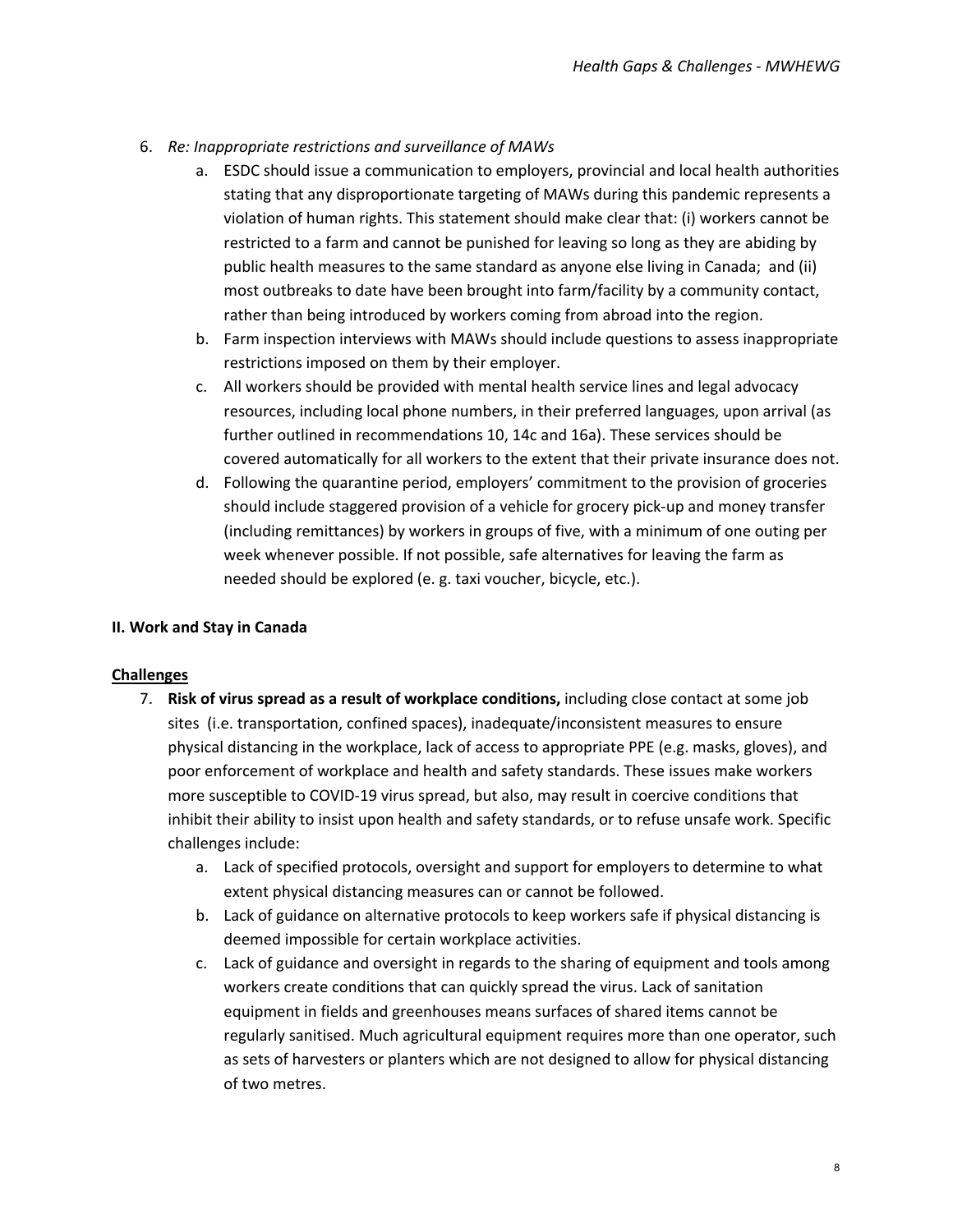- d. The nature of MAWs' status (related to the naming process, employer-specific work permit, temporary status, etc.) creates conditions that make it difficult for workers to refuse unsafe work, putting them at heightened risk of workplace illness and injury. Within the pandemic context, previously reported hesitation to refuse and report unsafe work for fear of reprisal may increase MAWs' risk of exposure to COVID-19 [14, 15].
- e. Limited proactive oversight of workplace and health and safety standards has allowed several farms to operate without MAWs having adequate access to break times to take meals and use the washroom. Some workers have reported no access to running water (see example 6). These conditions further heighten MAWs' susceptibility to COVID-19.

## Example 6

In focus group interviews with Mexican workers from the interior of BC ( $n = 20$ , unpublished work conducted in 2019), half a dozen workers reported that they had been denied access to breaks to eat their lunch, accessing the washroom, or drinking water. Most of these individuals had been working on this farm for several years but were hesitant to speak up for fear that it would affect their position in the program. Other respondents shared that they had been provided with inadequate washing machines to wash their clothes, and had no choice but to show up to work with unwashed clothes. These conditions create a heightened risk of virus transmission of workers. Since workers are often unwilling to report such conditions, it is impossible to identify these challenges without implementing comprehensive unannounced inspections. These recent findings replicate those from our 2010 survey with 600 migrant farmworkers in Ontario (See: J. McLaughlin & J. L. Hennebry, "Backgrounder on Health and Safety for Migrant Farmworkers" IMRC Policy Points, Issue I, December 1, 2010. International Migration Research Centre, Waterloo, Ontario.)

**8. Risk of virus spread as a result of grouped housing** and inconsistent implementation of physical distancing measures. This risk is particularly notable given that:

- a. Expert opinion [16] indicates that congregate living environments represent the highest risk of virus transmission, and as such, necessitate a targeted public health strategy to successfully 'flatten the curve.' Furthermore, shared facilities such as washrooms, dining areas and bunk beds represent significant barriers to maintaining physical distancing, which is one of the most important measures to prevent the rapid spread of COVID-19.
- b. These are all typical housing conditions for MAWs [17, 18], representing real risks of virustransmission among workers. In fact, MAWs in various regions have expressed concerns that they are not able to comply with physical distancing measures because of crowded housing conditions. Specifically, they are concerned about shared rooms and amenities (kitchens, kitchen utensils, washroom spaces and fixtures) (see example 7).
- c. Lack of clear and concrete guidelines and support for employers to provide accommodation for MAWs that meets adequate physical distancing standards.

Example 7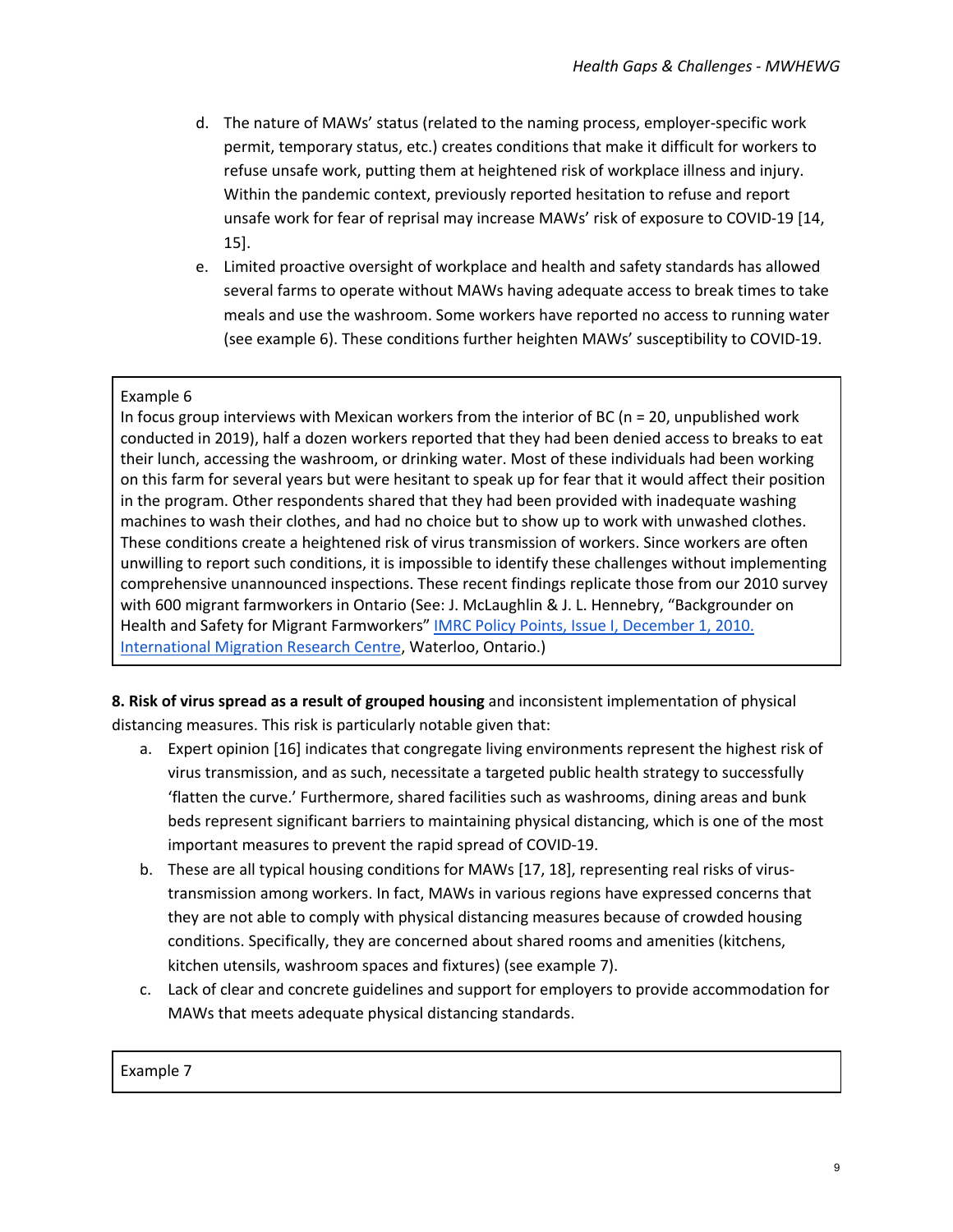In Southern Ontario, MAWs entering mandatory isolation at a large fruit farm reached out to local advocates and expressed concern over their shared kitchen and bathroom spaces. Housed in a trailer, each worker was provided with their own bedroom for the isolation period, but after the isolation period workers were told they would be housed two or three to a room. All workers living in the trailer share one small kitchen and one bathroom. They were not provided with adequate sanitation supplies to regularly disinfect shared surfaces, and furthermore, they have been instructed to stay in their housing at all times, even after the 14-day quarantine. These workers are concerned that such crowded and inadequate living conditions will place them at risk for COVID-19 throughout the season.

## **9. Inadequate reporting mechanisms that deter MAWs from making complaints** and limit the government's ability to effectively monitor lack of adherence to public health measures, or inadequate housing or work conditions. This challenge is made more difficult because of:

- a. An inadequate number of unannounced inspections that ensure impartial participation of workers in their preferred languages. Recently launched ESDC inspections do not outline a clear protocol that will ensure unmediated workers' participation in inspections.
- b. Lack of comprehensive indicators of employers' adherence to public health measures, housing standards and workplace standards vis-a-vis inspections and other oversight measures, all of which require consideration in assessing workers' overall health and safety within the current context.
- c. Lack of assurance and clear mechanisms to protect workers' livelihood and secure alternative housing in case of non-compliance by employers.
- d. Lack of accessible mechanisms for anonymous reporting to ESDC, because many workers are not fluent in English or French, and they are not comfortable leaving a complaint on an automated phone line.
- e. In the case that a worker does report an anonymous complaint to ESDC, the worker receives no follow-up or communication from government agents, creating a disincentive and a sense of mistrust among workers who have previously contributed to existing oversight mechanisms. All of these gaps limit the possibility of proactive/preventative response to COVID-19 spread. (see example 8).

## Example 8

In BC, several migrant agricultural workers felt discouraged when trying to make an anonymous complaint to ESDC because they were unable to reach a person and they did not understand the audio-recorded message. In other cases, support organizations in BC such as Migrant Workers Centre have helped workers report anonymous complaints to ESDC for a variety of housing and employment concerns. Yet workers receive no updates or information from ESDC and are not aware of any government response to the concern. In many cases, this has made workers less interested in reporting concerns to Canadian authorities.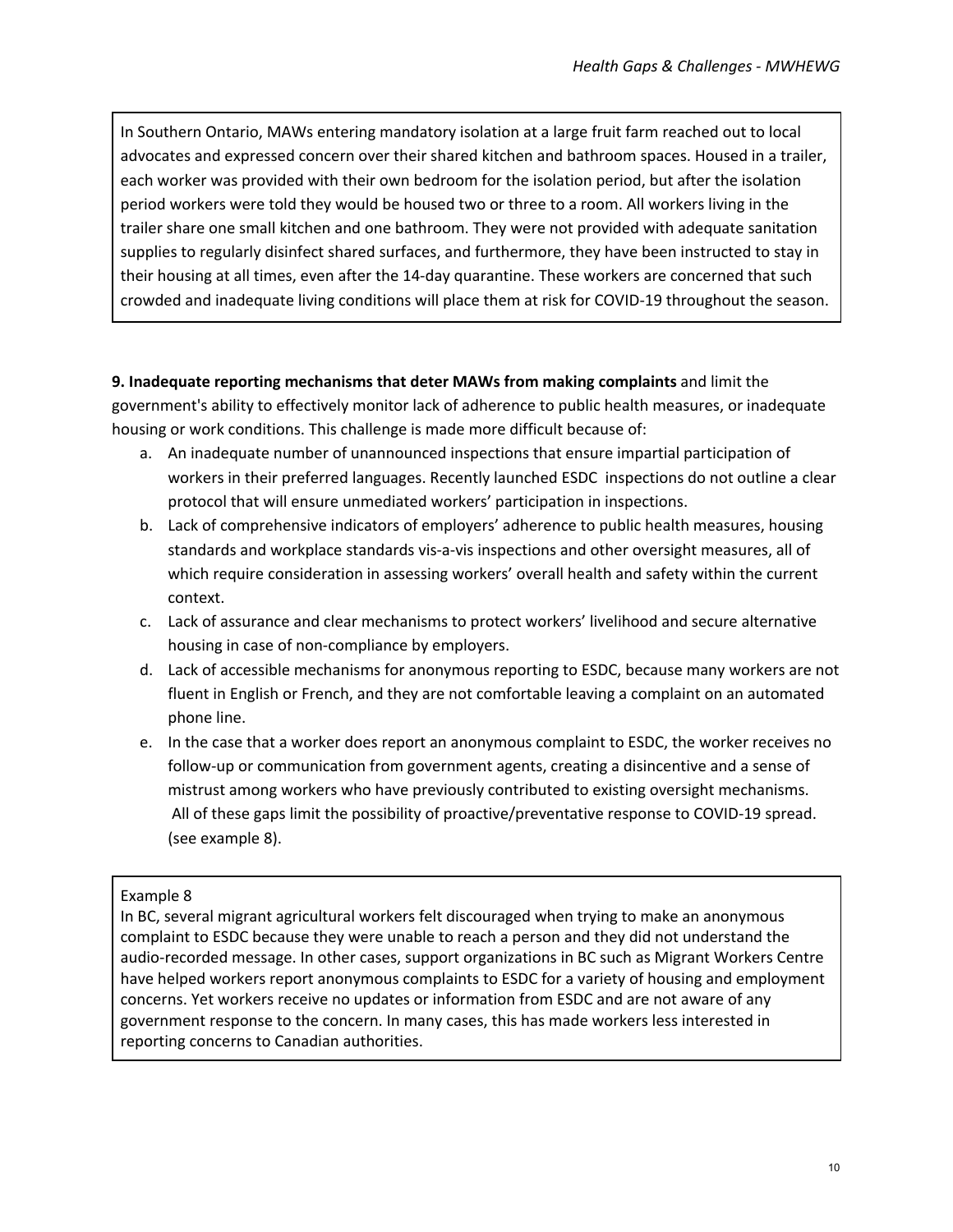**10. MAWs have limited knowledge of, and ability to, access health care services**. and public health measures complicate healthcare access for workers. To illustrate:

- a. Many workers lack awareness of what local clinics are running and what protocols are in place to access them. Furthermore, most workers throughout the country do not have access to a primary care medical provider.
- b. English language and digital literacy fluency pose many barriers for workers to access telemedicine and other health resources and health professionals to provide adequate care [18] .
- c. Transportation, a common barrier for workers for decades, is further complicated by various interpretations of public health measures by employers and others (e.g. see challenges under 6). These barriers also pose challenges for continuity of care including follow-up related to lab test results and accessing medical prescriptions.
- d. Workers' inability to independently access medical services (without employer mediation) is well documented in the literature [19 - 24]. Without clear protocols to ensure this type of access, workers are further dependent on employers to access necessary medical services and treatment. Prior research indicates that workers may be hesitant to report medical concerns which can exacerbate preventable and/or treatable medical conditions. This same challenge will make it more difficult for workers to report symptoms of COVID-19 in a timely fashion, especially if they fear a loss of livelihood, repatriation, or employer retaliation (see example 9).
- e. Many workers could not register for provincial health coverage despite eligibility because of Service Canada office closures. While several provinces have waived the wait-period to enrol in provincial health coverage and have guaranteed access to treatment related to COVID-19 to all persons in their jurisdiction, this information has not been consistently and clearly communicated to workers. In fact, many are unsure or misinformed about how to access health services at this time.

#### Example 9

In the fall of 2019, a worker sustained a severe workplace injury while working on a farm in the region of Oxford County, Ontario. Their employer had met their responsibility of taking the worker both for immediate care, and then for follow up specialist care to receive treatment. Yet the worker had not received impartial translation. This worker reached out to a member of the expert working group for guidance about potential workplace compensation options. As per the workers' request, this individual provided translation during the workers' next specialist appointment, which was the first opportunity he had to share their account of the injury with a health care provider. The specialist agreed that this was a workplace injury, but was not aware that MAWs were entitled to workplace compensation. Once this was explained to them, the specialist communicated to the worker that she would report this injury to WSIB. At this point, the employer expressed opposition to this action, suggesting instead the worker was to blame for their condition. The specialist countered that this was not possible. Such instances illustrate the need for workers to have access to impartial medical treatment, appropriate translation and resources and also understand the severity and implications of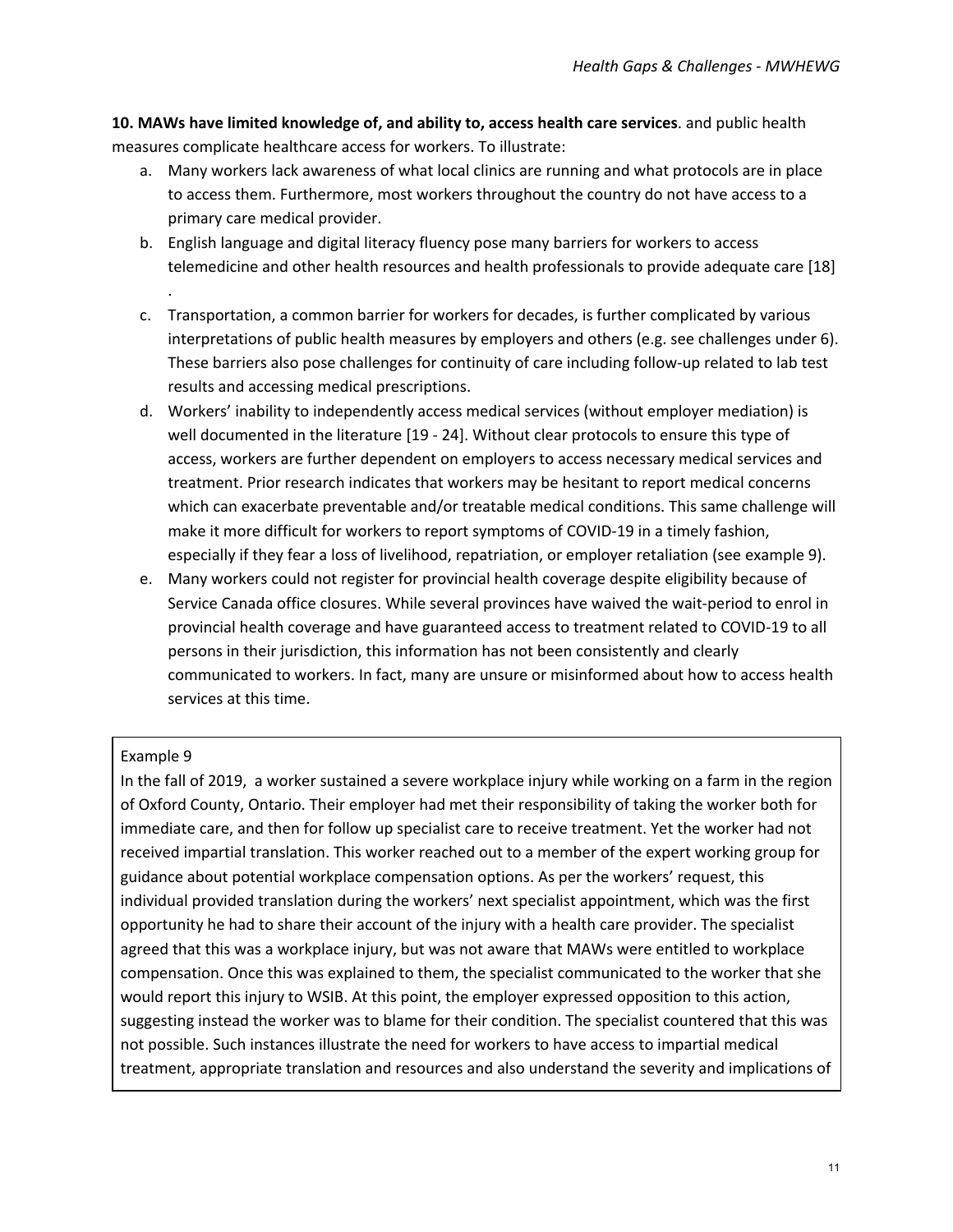their health challenges (e.g. entitlement to compensation). These considerations are salient to MAWs' health system navigation in light of the COVID-19 context.

#### **11. Limited public health data and monitoring**

- a. In many regions, especially in provinces like BC and Quebec, where public health units have not been consistently involved in housing inspections in prior years, public health units lack experience working with MAWs and may have limited knowledge of how to reach workers, farms and employers. For instance, we have found that some public health units in Western Canada require assistance in physically locating farms and workers [25].
- b. Limited data have been collected or, at very least, made publically available, in regards to MAWs' health, safety, housing and prior enforcement issues in agriculture.

#### **Recommendations** *to address challenges related to Work and Stay in Canada*

#### 7. *Re: Risk of virus spread as a result of workplace conditions*

- a. Employers should be provided with clear guidance on how to maintain physical distancing during agricultural work activities, such as the use of (a) rotating shifts to reduce the size of cohorts of workers conducting work in the same location at one time, with a maximum number of workers per cohort that ensures the ability to practice physical distancing [26].; (b) adjusting speed of various processes to enable safe physical distancing and; (c) provision of adequate shade, seating and spaced break and lunchtimes to help facilitate adequate physical distancing among workers.
- b. Federal agencies (both ESDC labour inspectors and health inspectors) must conduct unannounced or proactive inspections on-site (protecting workers from exposure to inspectors, who themselves should be tested for Covid-19 routinely) during a regular work shift. These inspections should seek to determine whether or not physical distancing is possible, and if not, ensure alternative protections for workers are in place (discussed below). They should also seek to determine whether employment standards protections, such as daily rest, working hours etc. are being respected.
- c. During such inspections and in their literature directed at farmworkers in multiple languages, federal agencies should underline workers rights to refuse unsafe work, and indicate that such refusal will not compromise migrant workers' residency status.
- d. When physical distancing is deemed impossible for certain tasks, federal agencies should support employers to implement alternative protocols to protect workers. Each alternative to physical distancing should be determined in accordance with best evidence, and will require specialized training and workers' input (vis-a-vis workplace safety committees) to minimize undue hardship on employees. Examples of alternatives include the use of plexiglass to divide workers from one another into contained areas [27] and the provision of personal protective equipment [28]. Processes for worker input can be carried out in accordance with fundamental Internal Responsibility System principles that ensure worker and employer collaboration to identify and address workplace OHS standards and concerns. Training for workers should be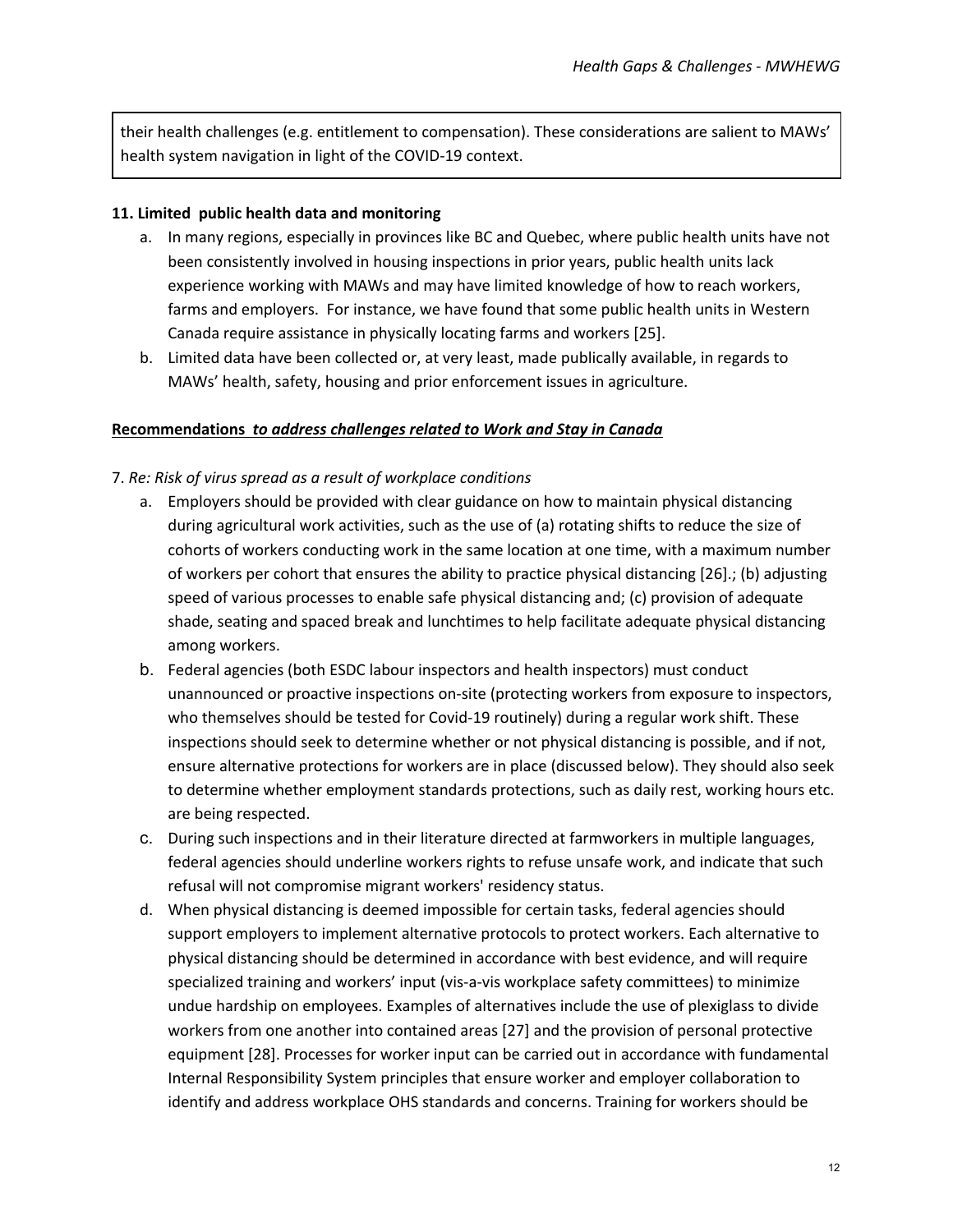accessible, in their preferred language, and provide sufficient time to gage workers' full understanding of all procedures.

- e. Federal and provincial agencies should employ state of the art methods for risk analysis to generate options for infection exposure control in different farm-agricultural production contexts e.g. banding frameworks [29].
- f. Employers should also implement additional practices to maintain optimal levels of workplace health and safety in light of COVID-19, such as improving building ventilation and conducting daily health checks [30].
- g. Federal agencies should conduct unannounced inspections on-site during a regular work shift to determine whether or not physical distancing is possible, and if not, ensure alternative protections for workers are in place (discussed above).
- h. ESDC and other federal agencies should collaborate and help coordinate communication between employers, workers and respective provincial ministries of labour. Such coordination will ensure that health and safety considerations are taken up across each province and help mobilize relevant resources and infrastructure to support workers' health and safety [11]. MAWs should be provided with accessible phone numbers in their preferred language to be able to communicate directly with ministries of labour.
- i. MAWs should be provided clear, accessible information, in their preferred language that states that they have the right to refuse unsafe work. This information should be accompanied with an accessible means to report concerns to ESDC, and resources for legal advocates and services in their preferred languages that can provide workers with adequate representation. ESDC should commit to providing alternative employment to workers in these situations, and if alternative employment is unavailable, ensure their eligibility and access to the CERB.

#### *8. Re: Risk of virus spread as a result of grouped housing*

- a. In addition to all actions taken as stated under recommendations for housing related to the quarantine period (see point 3, challenges and recommendations), employers should meet strict requirements to ensure workers are able to physically distance in their employer-provided accommodation. Federal agencies should clearly communicate these requirements to all employers. To support employers, tax breaks could be added to new funding through the Agri-Food Workplace Protection Program to facilitate employer provision of rental trailers and housing renovations/additions, to increase space and the numbers of washrooms and handwashing stations.
- b. Given the risk of viral transmission in congregate settings, we believe that housing standards should exceed typical provincial housing requirements outlined by FARMS in Ontario or the Industrial Camps Regulation in BC. A midseason, on-site inspection should ensure that each employer is providing housing that meets the following requirements:

i. Sleeping facilities with a minimum separation of two metres between beds and the entrance/exits with an additional one-meter accommodation area on one side of the bed to provide space for personal use such as changing clothes, stretching etc. (ex. Figure 2).

ii. Each worker should have a route to the entrance/exit of the sleeping quarters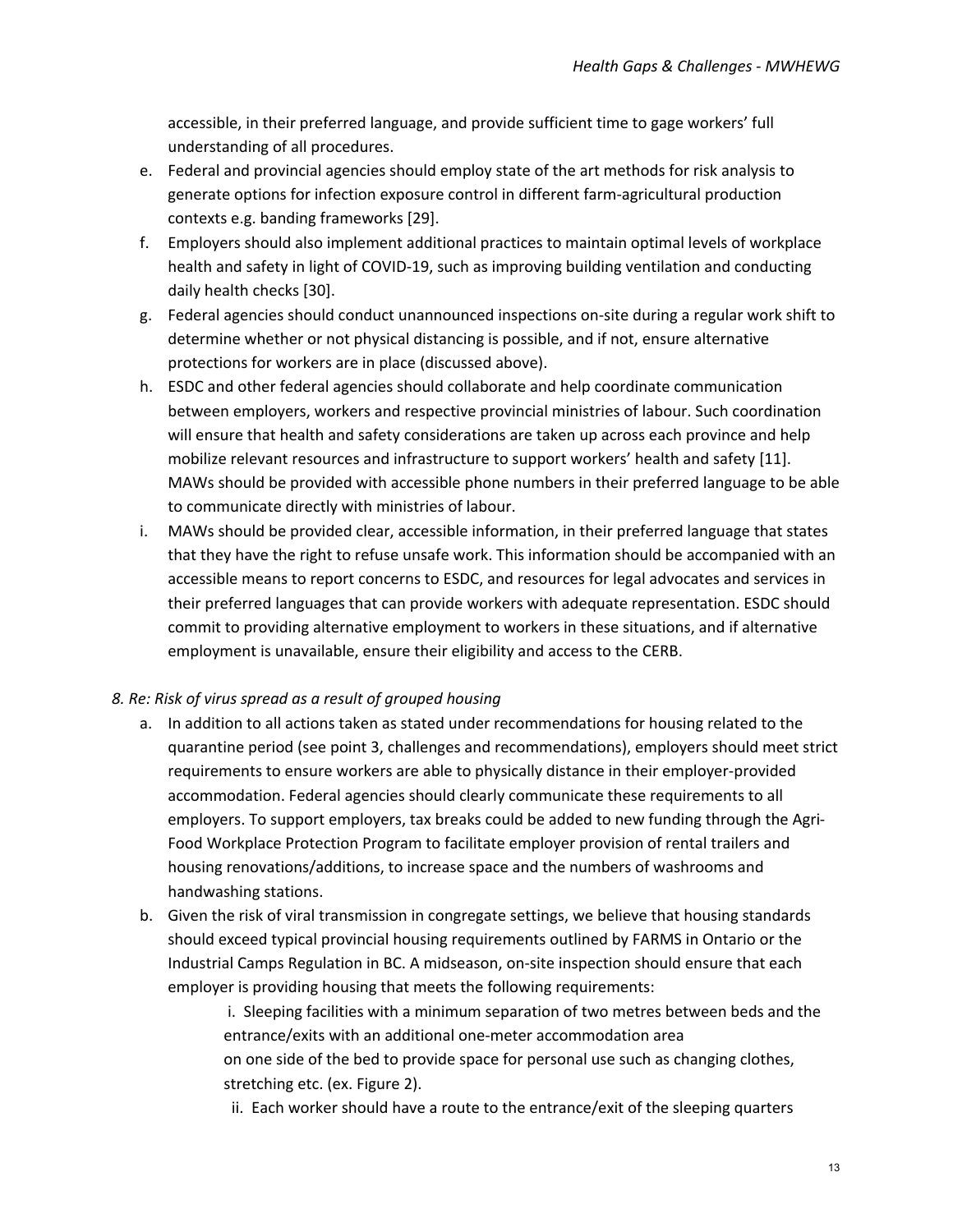without coming within two meters of any of the beds or accommodation areas (ex. Figure 3).

iii. If beds cannot be at least two meters apart, use of temporary floor to ceiling barriers between beds must be set up to prevent droplet spread. In addition to the bed, an accommodation space of the length of the bed by one meter should be within the perimeter of the barriers. (ex. Figure 4)..

iv. MAWs are provided with easy to clean individual storage space for their possessions and clothing.

v. Proof of adequate hand-washing stations and washrooms for a maximum of five workers per unit.

vi. Adequate kitchen space, dining areas and other common living spaces should be sufficient to enable workers to maintain appropriate physical distance. Staggering of work and break schedules can facilitate physical spacing practices.

vii. The surface of the interior walls is smooth and painted or covered with a treated material that can be easily maintained.

viii. Floors are made of materials that can withstand regular wet washing. ix. Common areas have scheduled regular cleaning by designated cleaning staff or workers are provided with appropriate training and resources (cleaning supplies, PPE, etc.) for COVID-19 specific cleaning of common areas based on up to date best practices[13].

c. Federal agencies can help fund and coordinate, in partnership with public health units and/or provincial health ministries, alternative accommodation for workers that provide them with safe housing if their employer is found to be non-compliant or if the employer requires assistance to become compliant. Hotels, boarding houses, universities and college residences in nearby cities/towns can be reserved ahead of time in anticipation of potential challenges.

## *9. Re: Inadequate reporting mechanisms that deter MAWs from making complaints and limit the government's ability to monitor non-compliance*

- a. Federal agencies, in close coordination and partnership with provincial agencies, should conduct unannounced on-site inspections both in workplaces and housing. These inspections should (a) allow workers' participation in their preferred language without the presence of an employer; (b) adequate and clear proof of workplace conditions that enable physical distancing (see point 7, recommendations, above); housing conditions that allow the same (see point 8, recommendations, above) and; (d) clearly posted communication about workers' right to refuse unsafe work, and resources to support them to do so if necessary. This information should be repeated verbally by inspectors during each site visit to employers in their prefered language.
- b. Federal agencies, in close coordination and partnership with provincial agencies, should provide relevant materials and coordination to ministries of health, labour and public health units to distribute information about workers' right to refuse unsafe work and their entitlement to physical distance measures and other public health protections in both their workplace and housing.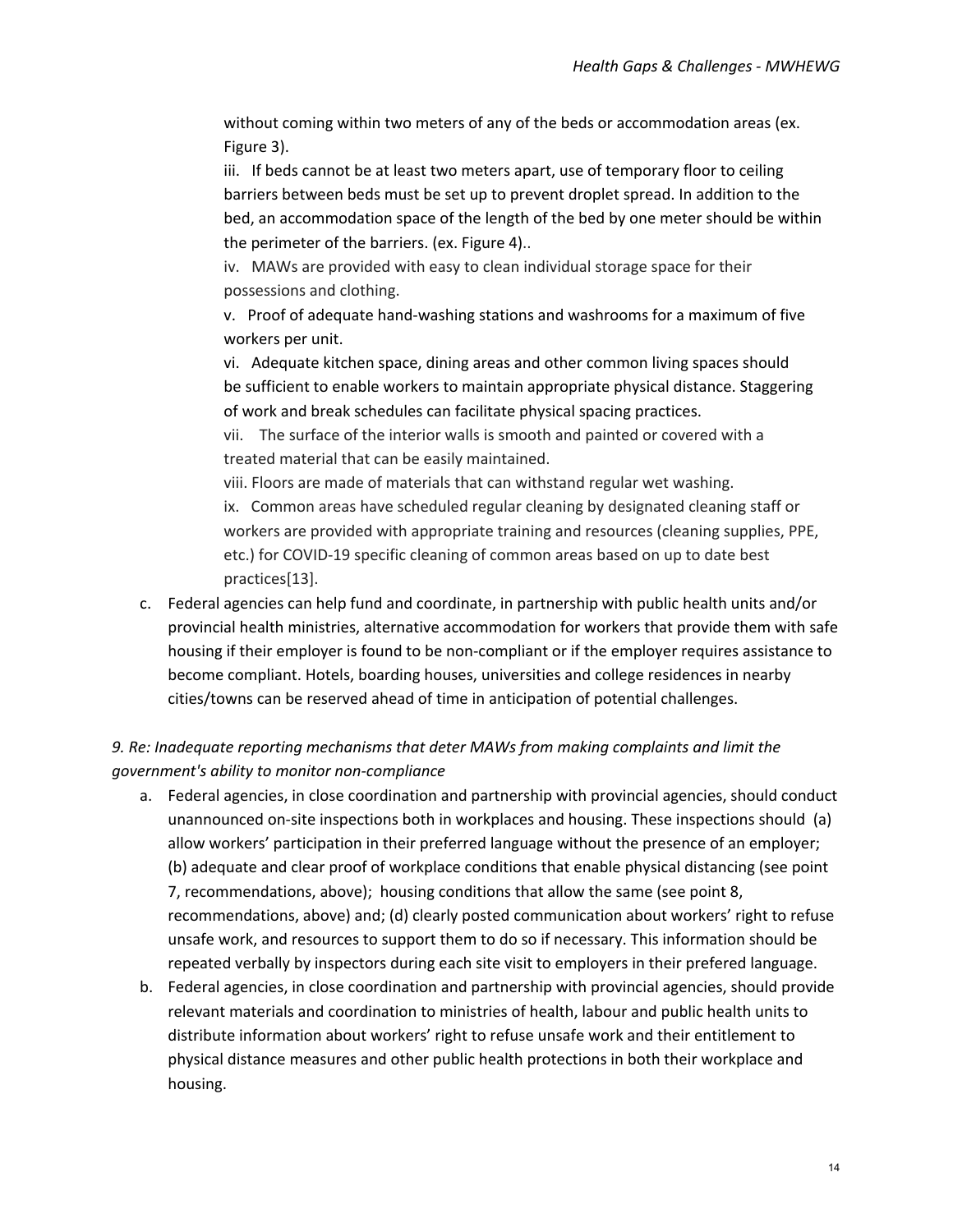- c. ESDC should staff their anonymous 'tip line' with a person who can document MAWs' complaints in real-time, and patch in a translator as necessary to ensure workers can communicate their concerns in their preferred language. Each complaint should be followed up with a phone call to each worker, if they so choose, notifying them of the actions taken as a result of their complaint. If no action is taken, the worker should be explained how this decision was made.
- d. Given workers' heightened risk of illness coupled with a heightened fear of losing their employment and status at this time, MAWs should be granted open work permits if it is necessary for them to leave their employment situations due to COVID-19 related concerns/issues/ illness. Workplace injury and compensation boards should be explicitly mandated and supported to enable MAWs to return to work. Federal agencies should facilitate transfers and employment opportunities for MAWs when necessary.
- e. The naming system under the SAWP (wherein employers choose by naming the workers who will return the next season and unnamed workers are often denied reentry) should be suspended (and ideally eliminated) to decrease the potential of coercion and the difficulties for workers to refuse unsafe work. Furthermore, building off recent developments that fast-track workers' permission to switch employers before being issued a new work permit, federal agencies should grant open work permits to MAWs make it easier for workers to refuse unsafe work if they are exposed to workplace or housing risks that heighten the risk of being infected with COVID-19. In addition, All medical cases among workers should be followed to prevent medical repatriation without an adequate evaluation and protocol in place by ESDC [see 30].

#### *10. Re: MAWs have limited knowledge of, and ability to, access health care services*

- a. Clear methods to access local primary care services clinics must be prioritized for this population since they may require accompaniment and adequate follow-up care during their time in Canada. Models of health service outreach and care, such as what is available through Quest Community Health Centre in Southern Ontario, should be replicated in regions where MAWs work and live in order to provide direct contact between MAWs and healthcare providers in their preferred languages [see 32]. Furthermore, connections to relevant support agencies should be put in place. Since these services are not always known and/or available in all communities, a provincial repository of services should be available to inform workers of services available across the province.
- b. Federal agencies should work with provincial ministries of health as well as regional health units to ensure that MAWs are provided information in their preferred language in an accessible manner about:
	- i. What local clinics are accepting clients, in what manner (e.g. physical or by telephone, etc.) and how to request an appointment if necessary. A phone line to assist workers to make an appointment should be made available to them and phone line staff should have the capacity to coordinate translation for workers.
	- ii. What medical services they are automatically eligible for in their particular province of residence. Medical services that are available to them through their private insurance provider should also be made clear to them.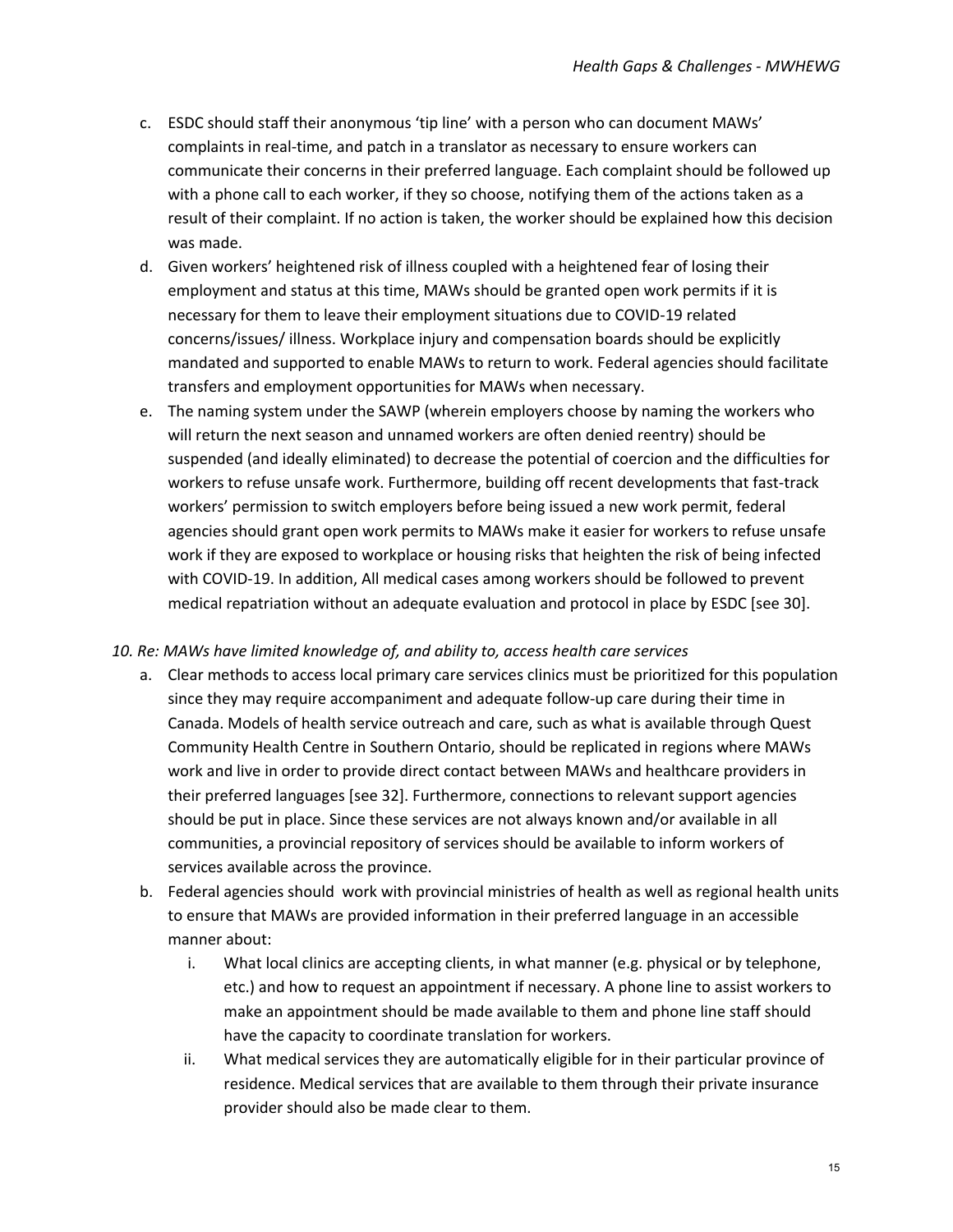- iii. Information on primary care providers particularly able to serve MAWs by telephone, virtually or face-to-face. Dissemination of this information can be facilitated through provincial directories organized by regions that provide up-to-date information about primary health clinics best equipped to care for and support MAWs.This information should be provided to MAWs upon arrival, in their preferred language, and in an accessible/electronic format that is regularly updated.
- iv. How to report COVID-19 symptoms or participate in screening at a local site with the assistance of a clinician.
- c. MAWs should also have access to remote mental health services in their preferred language of choice. Appointed services must have the capacity to provide intakes over the phone in the client's preferred language. Phone numbers for these services should be distributed by local health units through the support of federal and provincial leadership (further outlined in recommendations 6, 14c and 16a).
- d. Employers should be required to provide MAWs with independent means of transportation to access health and wellbeing services including healthcare, pharmacy, groceries, etc. These means of transportation should be made convenient, confidential and unmediated to ensure uninhibited reporting and treatment of any healthcare issues. Potentially acceptable arrangements include the provision of taxi vouchers where available and access to insured vehicles for licensed workers.
- e. Through the leadership of ESDC, all provinces should commit to providing immediate and full health services to MAWs. This commitment needs to be clearly communicated to this workforce. To address workers' potential apprehension, it should be made clear that no workers will be medically repatriated as a result of seeking care. Furthermore, given that a medical condition may put workers in a position that they lose their legal status in Canada, access to medical care should be extended to all undocumented persons, including MAWs.

#### *11. Re: Limited public health data and monitoring*

- a. ESDC and IRCC should work closely with public health units to share relevant data and contact information about employers (via LMIAs) and workers (via work permits). This data can ensure that public health units can develop systematic and timely monitoring and outreach strategies that can prevent or quickly act in the event of an outbreak. At the same time, there must be firewalls between public health, ESDC and IRCC officials to protect workers from actions such as deportation.
- b. A systematic process should be developed to both collect and share relevant health and social care data, including workers' compensation data, that can guide timely and locally-specific health recommendations for MAWs now and in the future.
- c. Up-to-date public health measures and directives need to be provided to employers and workers in an accessible manner in their preferred languages in multiple formats to keep them informed of latest practices that may affect their work and living conditions.

#### **III. Responding to an Outbreak and Mitigating Negative Consequences**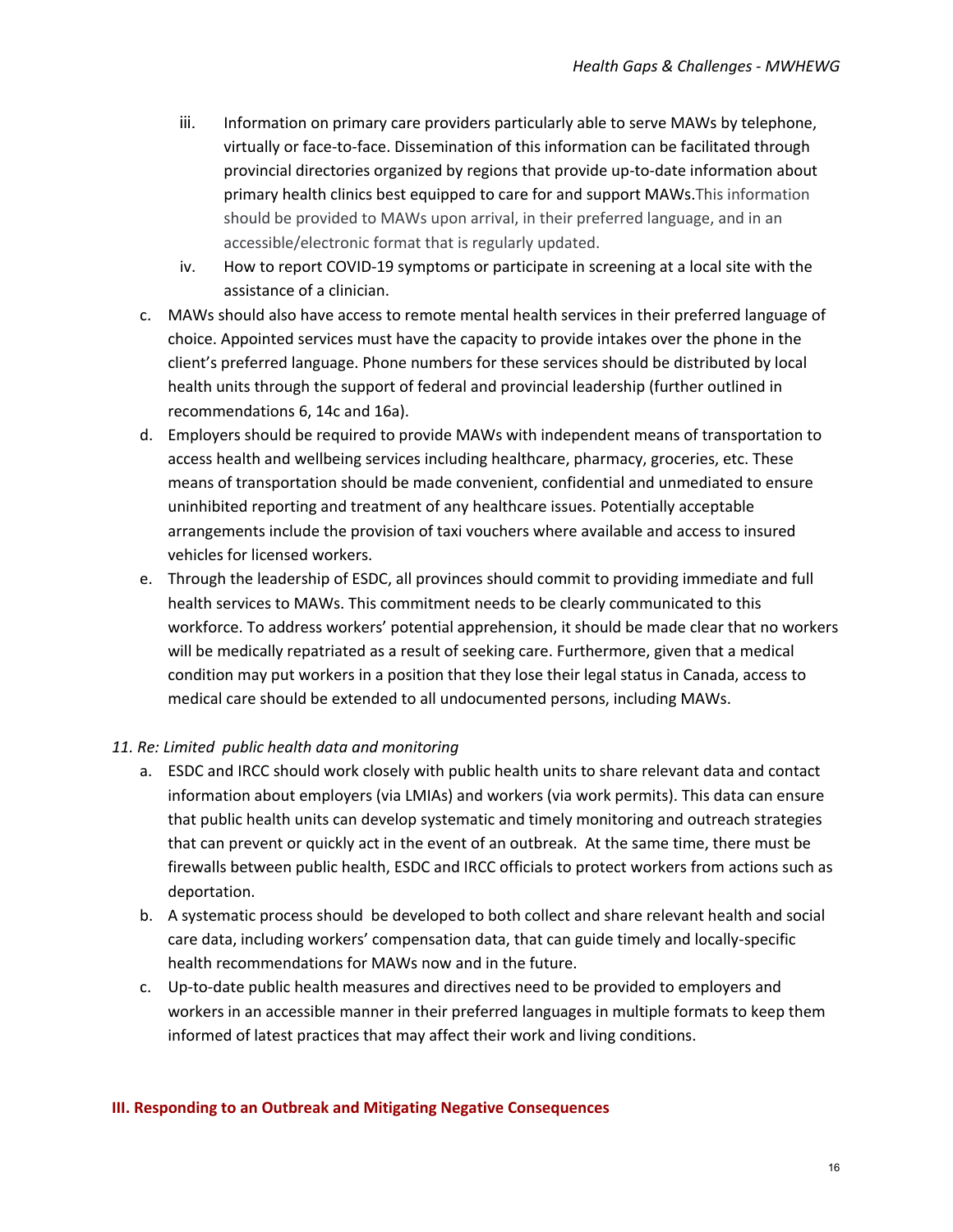## <span id="page-17-0"></span>**Challenges/gaps**

### **12. Barriers to accessing and navigating health services**

- a. As discussed above (see point 10), MAWs face several challenges accessing and navigating healthcare services. They may fear the consequences to their livelihood, status and accommodation if they were to report COVID-19 symptoms. They often lack information about health resources and legal entitlements that may provide protection to them during this time [33].
- b. Ongoing research in BC also indicates that MAWs may lack basic knowledge of how to access emergency medical treatment. Not knowing one's address when prompted by the dispatcher for example, or panicking because the dispatcher is speaking to a worker in English are situations that have been documented as recently as six months ago [34].

### **13. Lack of standard responses and transparency when an outbreak occurs**

- a. Outbreaks in MAW workplaces and accommodations are evidence that either directives are not being followed properly and/or the directives are ineffective. Concerns raised by MAWs who have experienced outbreaks, especially in regards to housing and workplace conditions suggest that more concrete measures could be taken to prevent virus spread.
- b. There is not currently a protocol in place to thoroughly investigate these cases, tracking the transmission source, and identifying perpetuating factors. This creates further uncertainty both for workers on these particular farms as well as MAWs across the country who fear that they may experience the same.

#### **14. Lack of comprehensive follow-up care for MAWs who test positive**

- a. If a worker tests positive, follow-up care is made more difficult in cases when a worker does not speak English and requires either a clinician who speaks their language or access to a translator. As some workers have reported anxiety and other psychological challenges as a result of testing positive, non-English speakers may require mental health services, and clinicians must provide treatment in workers' preferred language. This has been observed in outbreaks in BC by authors of this report.
- b. In addition, healthcare providers may not be familiar with workers' private insurance [18] and provincial health coverage for workers is often not well understood among both workers and clinicians [23, 32]. Recent outreach with workers indicates that many fear being deported, having to pay out of pocket for services, or medical repatriation or job loss as a result of presenting with symptoms of COVID-19 to health facilities. In many regions, workers are expected to navigate the healthcare system without support in their own language and with limited knowledge of local services (see example 10).

## Example 10

Research in BC from 2014 - 2018 revealed that many clinics lack knowledge of MAWs' entitlements to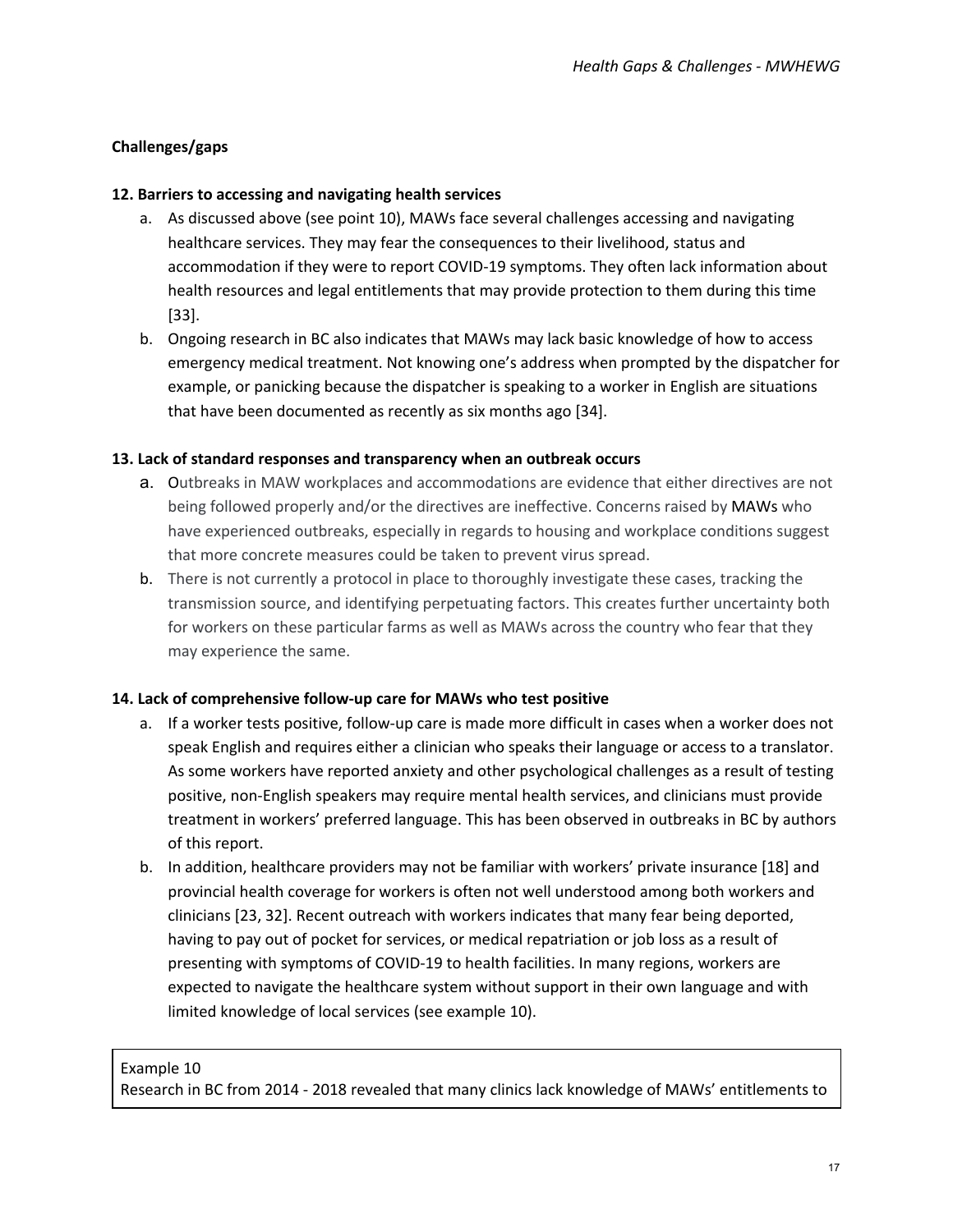health services, and many do not have a practice of directly billing workers' private insurers, meaning MAWs may be responsible to pay anywhere from \$60 - \$200 per medical visit. For years, workers have reported difficulties being reimbursed for these medical costs and may have difficulty paying out of pocket for care. Since 2019, researchers in the BC interior have launched an intervention consisting of an outreach worker and legal advocate for MAWs. This outreach worker has been instrumental in helping MAWs affected by COVID-19 access primary care services without paying out of pocket expenses, since the practice following an outbreak may be to refer workers to a primary care physician. Wherever these ad-hoc services are not available however, workers may struggle to access translation, prevent out of pocket expenses, and find clinicians that recognize their eligibility for provincial health coverage (because of challenges outlined in point 10). Similar challenges with coverage recognition have been identified in Ontario, and although COVID-19 related care is guaranteed by the province, OHIP has noted that MAWs will require a provincial health card to be able to access their test results. This may heighten stress and uncertainty among workers exposed to COVID-19.

#### **15. Addressing concerns and needs in regards to the loss of income and alternative housing**

- a. At the moment, there is significant confusion among workers about what process they should follow to receive wage compensation resulting from a COVID-19 outbreak. If compensation is not received in a timely manner, workers may incur debt and hardship, especially because many are sole breadwinners to dependents in their countries of origin.
- b. Some workers may face barriers accessing the Canadian Emergency Response Benefit because of the \$5000 income requirement for 2019. Eligibility criteria may pose a particularly challenging barrier for MAWs who are transient and may be new to the country, in addition to potential language and literacy barriers.
- c. At the moment, there is a lack of clear return to work standards for MAWs who become infected. A lack of transparency and clear guidelines can create pressure to return to work too early and make it more difficult for workers to receive adequate care that ensures their full recovery or protects their co-workers. In addition, a lack of standards can pose a threat to workers' job security.
- d. As past outbreaks have shown, once positive cases are reported on farms, workers are justifiably frightened for their health and safety. Although this is a critical point for virus containment, in many cases workers have not felt adequately protected from further virus transmission at this time.
- e. Currently, clear national standards that support the provincial and regional implementation of adequate housing provisions to facilitate virus containment for MAWs in the case of an outbreak, are not in place. Without these standards, containment measures when positive cases are suspected will remain limited and inconsistent.
- f. Many workers have been participating in agricultural programs for years or even decades[35]. Although these individuals are entitled to income tax returns, many will have difficulty accessing these funds. Furthermore, these individuals represent an important component of the Canadian workforce, who had reasonable grounds to believe that they would be able to maintain their participation in the agricultural program this season.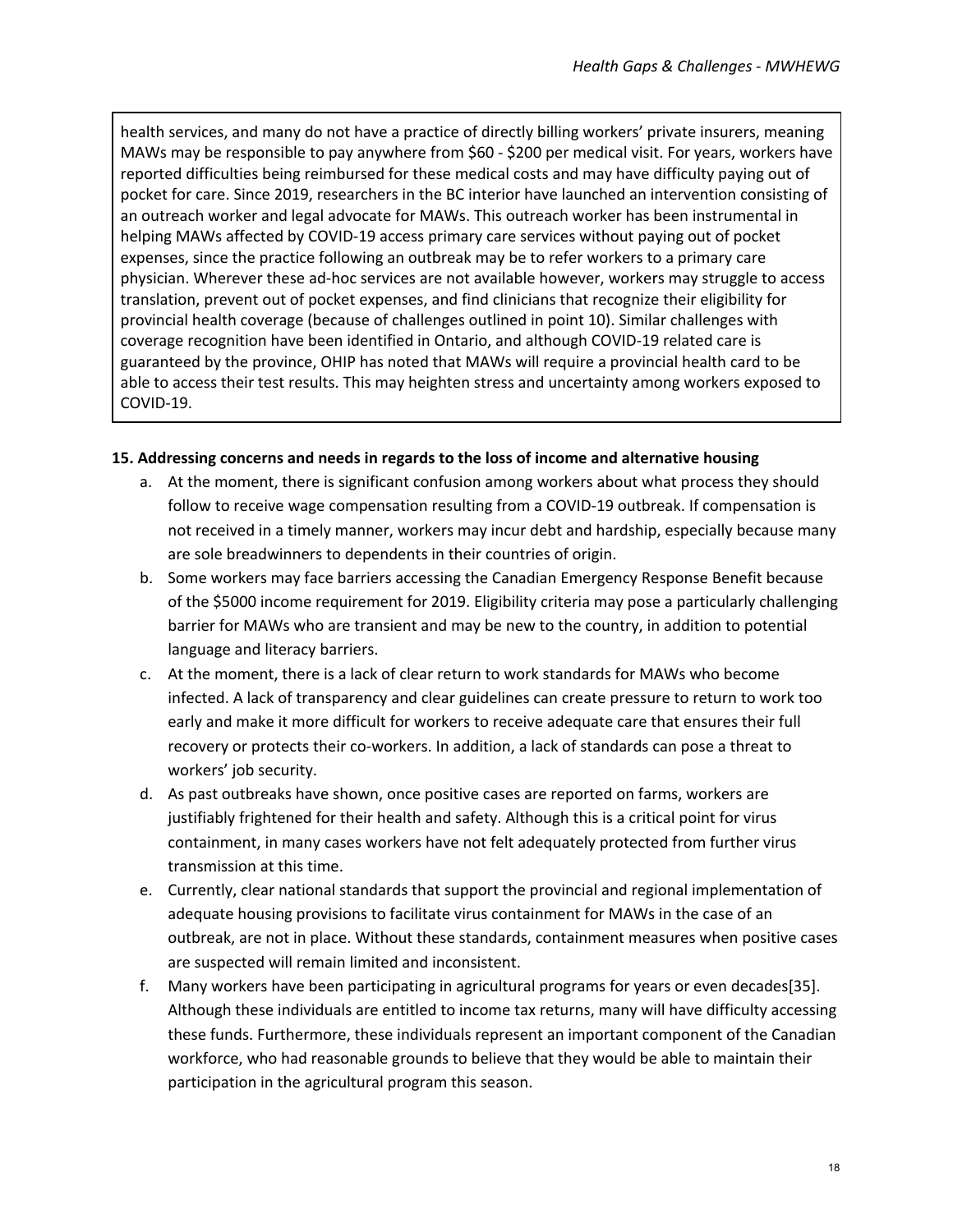#### **16. Addressing social stigma and isolation**

- a. As stated above (see point 6, challenges and recommendations), inappropriate restrictions and surveillance of MAWs, especially when fueled by discriminatory or xenophobic assumptions, may pose mental health challenges for this population, and also, increase their sense of isolation.
- b. In the case of an outbreak, workers are uniquely susceptible to experiences of stigma and isolation. Feelings of helplessness and isolation have been expressed by many workers who have experienced outbreaks, and are heightened by some workers' government requiring workers to sign waivers that exclude them from protection from their official representatives if they are to become infected with COVID-19 (see example 1). Challenges outlined in points 12 and 13 make it difficult for workers to access services that can support them if they were to experience undue anxiety or stress.
- c. It is likely that workers may experience further discrimination as a result of an outbreak. Selfisolation requirements, which further physically segregate an already segregated workforce, create particular hardship for this workforce.

#### *Recommendations for responding to an outbreak and mitigating negative consequences*

#### *12. Re: Barriers to accessing and navigating health services*

- a. In the event of an outbreak, all information and resources related to healthcare services and entitlements (as outlined in recommendations, point 10) should be distributed again to workers vis-a-vis physical paper delivery. In addition, this same information should be sent via audiorecorded WhatsApp or text messages to all workers residing on the farm and working in that facility. Federal agencies can help ensure that updated information in an accessible format is developed, and furthermore, help fund audio-recorded messages to be delivered by appropriate and experienced organizations. This information must include clearly stated commitments that: (a) all health services will be provided regardless of status and; (b) workers' concerns regarding housing and workplace conditions will be thoroughly inspected, and (c) alternative housing and alternative work (or wage compensation) will be provided to workers if necessary. An ESDC phone line that can walk workers through potential concerns and options if necessary should also be provided at this time. This phone line should be accessible to workers in their preferred language (as outlined in point 3a and 4b).
- b. Provincial emergency dispatchers should provide explicit details on the process they will follow when taking a call from a worker in another language so that this process can be shared with MAWs. Emergency dispatchers should also be ready to expect calls from workers who may not understand their questions, or how to answer them. A clear plan to mitigate these challenges is needed to ensure (a) immediate access to a translator and; (b) alternative methods to ascertain workers' address.

#### *13. Re: Lack of standard responses when an outbreak occurs*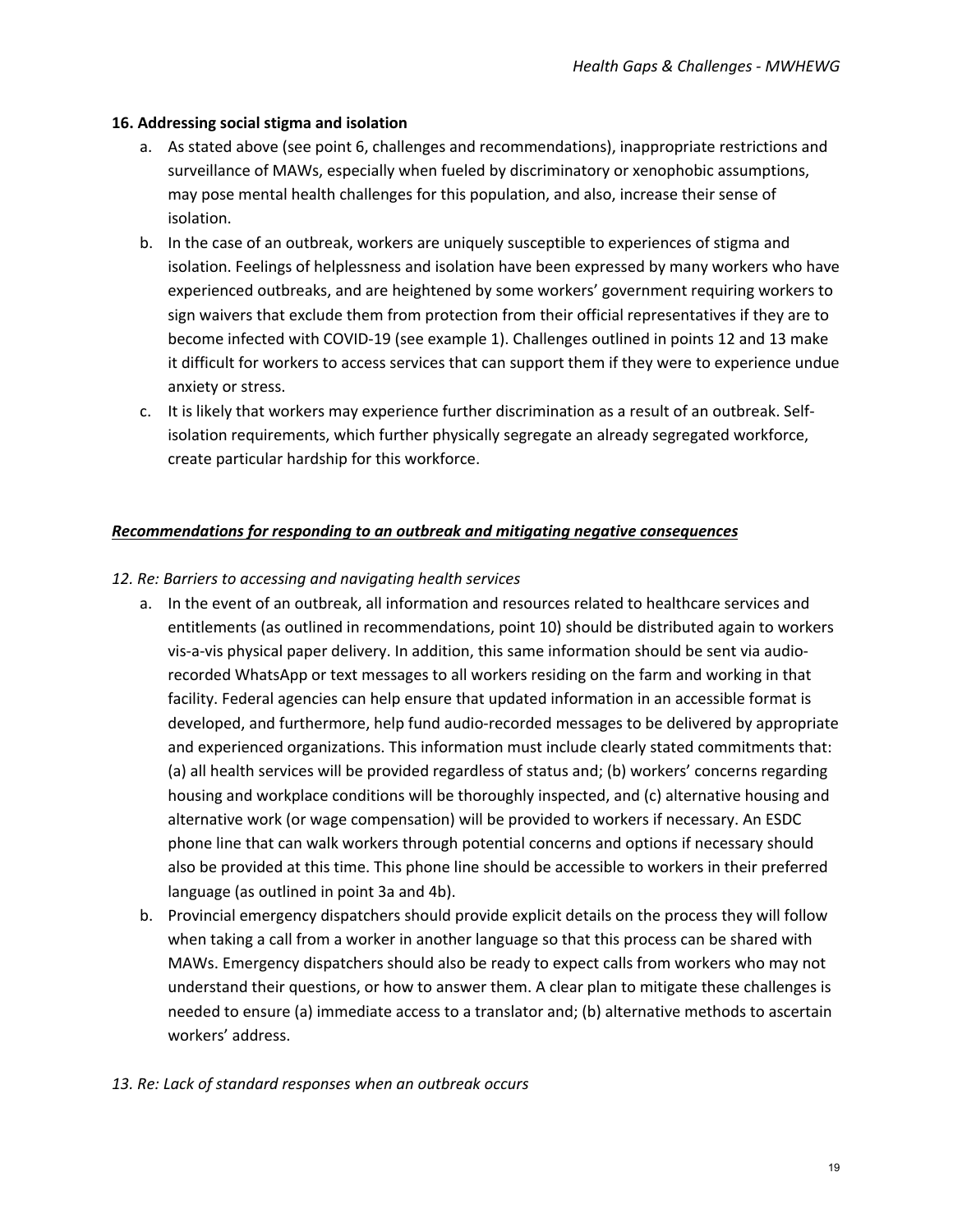- a. Federal agencies should ensure that employers are provided with clear step-by-step instruction and support to best isolate workers, and contain the spread of the virus. This can be implemented through clear standards that can be developed for all regional health units to follow.
- b. At the time of reporting a condition, immediate isolation and testing for infection among the group of workers who had any contact with the initial case should be carried out. Employers should notify federal agencies immediately to ensure adequate coordination of all steps that must be taken (including housing and workplace inspections). Anticipating potential delays, federal agencies should develop a protocol to involve necessary agencies at different levels of government to expedite action as a result of a potential outbreak.
- c. A thorough investigation should be carried out, documenting: (a) demographics of infected migrant and local workers; (b) relevant details on the workplace environment, including spacing (e.g. the number of workers per square metre), ventilation, PPE provision, facilities and sanitation protocols; (c) recent housing reports, modifications and inspections; and (d) the likely potential sources and pathways of transmission. Furthermore, interviews with an adequate amount of employees and all relevant supervisors and employers should be conducted to verify the information and gather further contextual insight into the mechanism of virus spread. This information should be developed into a case report that highlights persistent uncertainties, lessons learned and concrete recommendations for employers and migrant and local agricultural workers. Furthermore, these findings can inform the modification or upgrading of existing public health directives if existing protocols are found to be insufficient.

## *14. Re: Comprehensive follow-up care for MAWs who test positive*

- a. In addition to the actions outlined above (see 12, recommendations), federal agencies should develop clear recommendations for provincial and local health authorities to ensure:
	- i. Provision of third-party translation for all MAWs, as necessary, when communicating with clinicians;
	- ii. Access to mental health services and supports in their preferred languages; and
	- iii. Local clinics direct bill private insurance companies for care provided to workers or, if this is not a viable option, that the province fund all health services for workers.
- b. In partnership with support organizations and local health units, federal agencies should develop and publish a list of relevant health services that meet the needs of MAWs in all regions of the country. This list can be updated regularly and distributed to workers via text and WhatsApp messages.
- c. Specific strategies are needed to ensure culturally-appropriate mental health services for MAWs in their preferred languages are immediately available in an accessible manner (as further outlined in recommendations 6, 10c and 16a)
- *15. Re: Addressing concerns and needs in regards to the loss of income and alternative housing*
	- a. Federal agencies should facilitate a more expedited process for workers' compensation adjudication for those sick or required to self-isolate. Workers should receive a provisional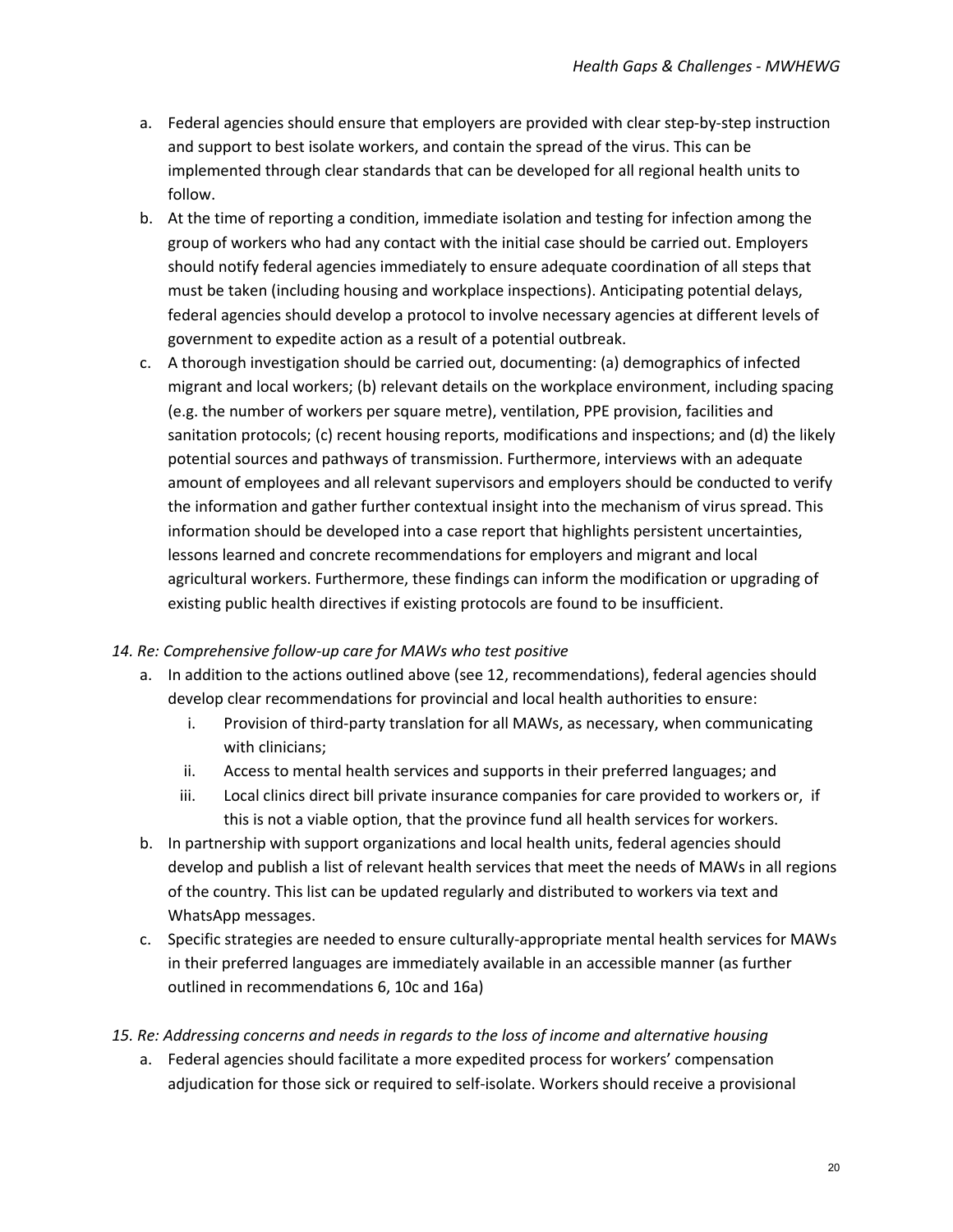amount of funds after 10 business days, even if a decision has not been made by the appropriate agency.

- b. Federal and provincial agencies should clearly specify what agency will be responsible for compensating workers for wage loss (e.g. workplace injury boards, Service Canada, etc.). This information must be presented in an accessible manner in the workers' preferred language.
- c. If employers will be filing a wage compensation claim on workers' behalf, an accessible summary report in a worker's preferred language, with clear and realistic timelines, should be provided to each employee.
- d. The eligibility criteria of \$5000 of income in the prior year for the Canadian Emergency Response Benefit should be waived for all essential workers, especially migrant workers who must face a pandemic in a foreign country.
- e. Once a positive case is suspected on farm, interviews should be conducted immediately in a worker's preferred language to ascertain current housing and workplace conditions (as per above), and each worker's risk of infection (as per banding approaches).
- f. In cases in which employer-provided housing is found to be inadequate to contain and prevent future virus transmission, federal agencies should support provincial and local health authorities to provide alternative housing in nearby hotels and university/college residence for workers. This housing should enable adequate isolation and distancing for both confirmed positive cases and suspected cases (of which all workers living on the same site should be considered potential cases).
- g. Clear and explicit return to work standards should be communicated to employers, clinicians and workers by federal agencies, to guide necessary steps if MAWs are exposed to COVID-19. If a workplace environment is deemed too dangerous to resume operations, federal agencies should assist MAWs in finding alternative employment, or, they should automatically receive wage compensation.

## *16. Addressing social stigma and isolation*

- a. In addition to actions outlined in recommendations 6 to address and mitigate the negative consequences of inappropriate surveillance or restriction, federal agencies should contribute to public dialogue that dispels xenophobic myths about COVID-19 transmission. For instance, including a dedicated 'thank you' for these workers' contribution to Canada's food security, and emphasizing community transmission as the main source of COVID-19 spread.
- b. In partnership with support organizations and local health authorities, federal agencies should facilitate MAWs' connections to virtual communities and virtual recreational hubs that are culturally appropriate and digitally accessible to them in their preferred languages. This may require the adequate provision of internet and phone services by a government agency that is overseeing accommodations for workers at this time.
- c. Federal inspectors should be provided with training to understand the unique barriers and challenges faced by this population. This can help ensure that inspectors approach workers in a sensitive and approachable manner that can help address or better assess experiences of isolation among workers.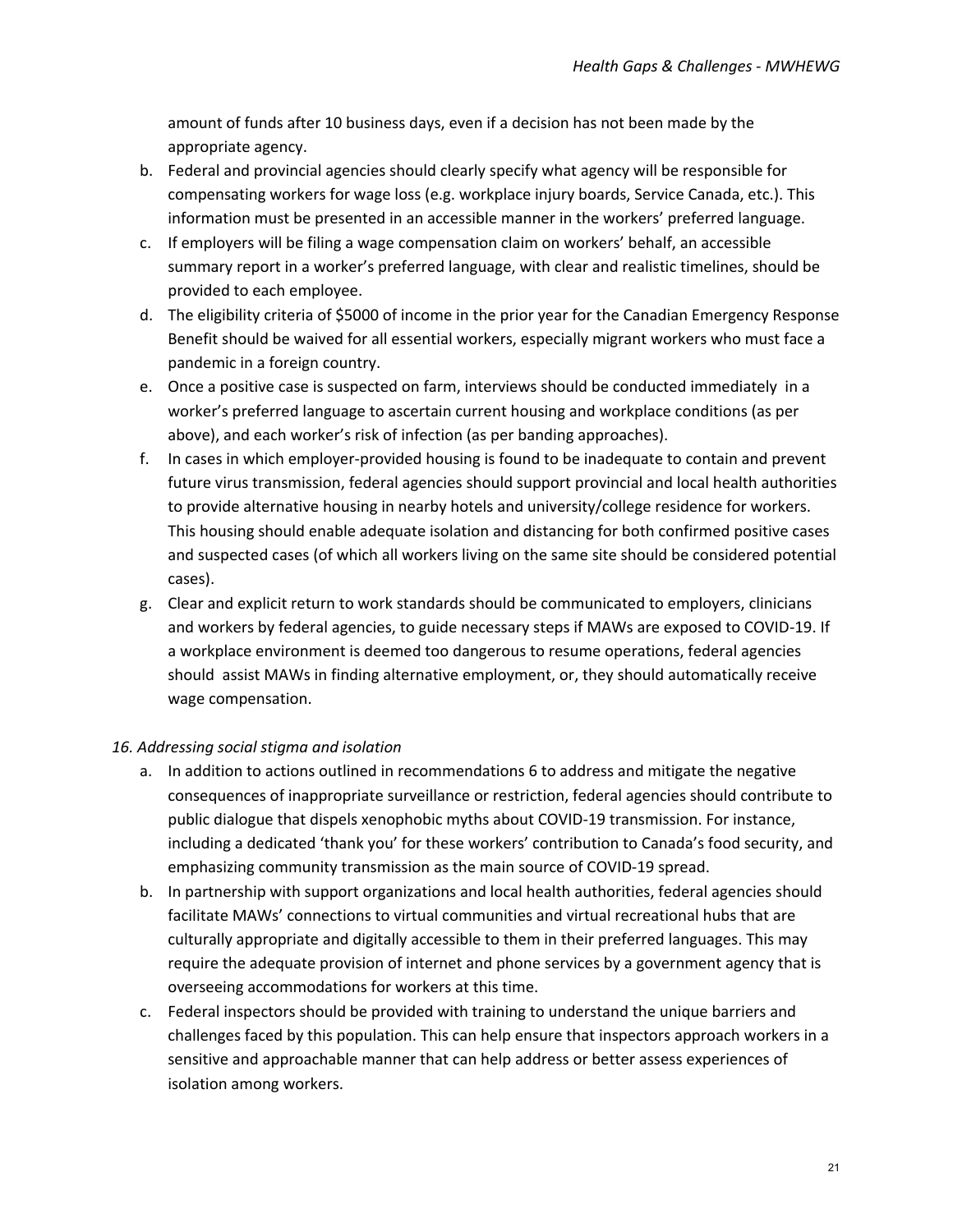<span id="page-22-0"></span>d. If workers are either directly affected by COVID-19 (e.g. because of an outbreak) or indirectly (through lay-offs, inadequate housing), they should be granted permanent residence.

## **References**

[1] World Economic Forum. These are the OECD countries testing most for Covid-19. https://www.weforum.org/agenda/2020/04/these-are-the-oecd-countries-testing-most-for-covid-19/

[2] McLaughlin, J., Hennebry, J., & Haines, T. (2014). Paper versus practice: occupational health and safety protections and realities for temporary foreign agricultural workers in Ontario. *Perspectives interdisciplinaires sur le travail et la santé*, (16-2).

[3] Hennebry, J., McLaughlin, J., & Preibisch, K. (2016). Out of the loop:(in) access to health care for migrant workers in Canada. *Journal of International Migration and Integration*, *17*(2), 521-538.

[4] Message from an anonymous migrant worker at Greenhill Produce (April 28, 2020). Justicia for Migrant Workers. Retrieved May 10, 2020 from: https://harvestingfreedom.org/2020/04/28/message-from-an-anonymous-greenhill-produce-migrantworker/.

[5] Haley, E., Caxaj, S., George, G., Hennebry, J., Martell, E., & McLaughlin, J. (2020). Migrant farmworkers face heightened vulnerabilities during COVID-19. *Journal of Agriculture, Food Systems, and Community Development*, *9*(3), 1-5.

[6] Lancaster (May 7 2020). Province did inspections by phone at Toronto care home where 21 residents died of COVID-19 https://www.cbc.ca/news/canada/toronto/care-home-inspections-1.5558410

[7] MacNaul, S. (April 1 2020). Protections urged for foreign farm workers. Kelowna Daily Courier. http://www.kelownadailycourier.ca/business\_news/article\_17904c06-74a0-11ea-b8bf-47729e912204.html

[8] Weiler, Anelyse; McLaughlin, Janet; Cole, Donald. Food security at whose expense? A critique of the Canadian temporary farm labour migration regime and proposals for change. International Migration 2017 Vol. 55 (4) pp 48-63 doi: 10.1111/imig.12342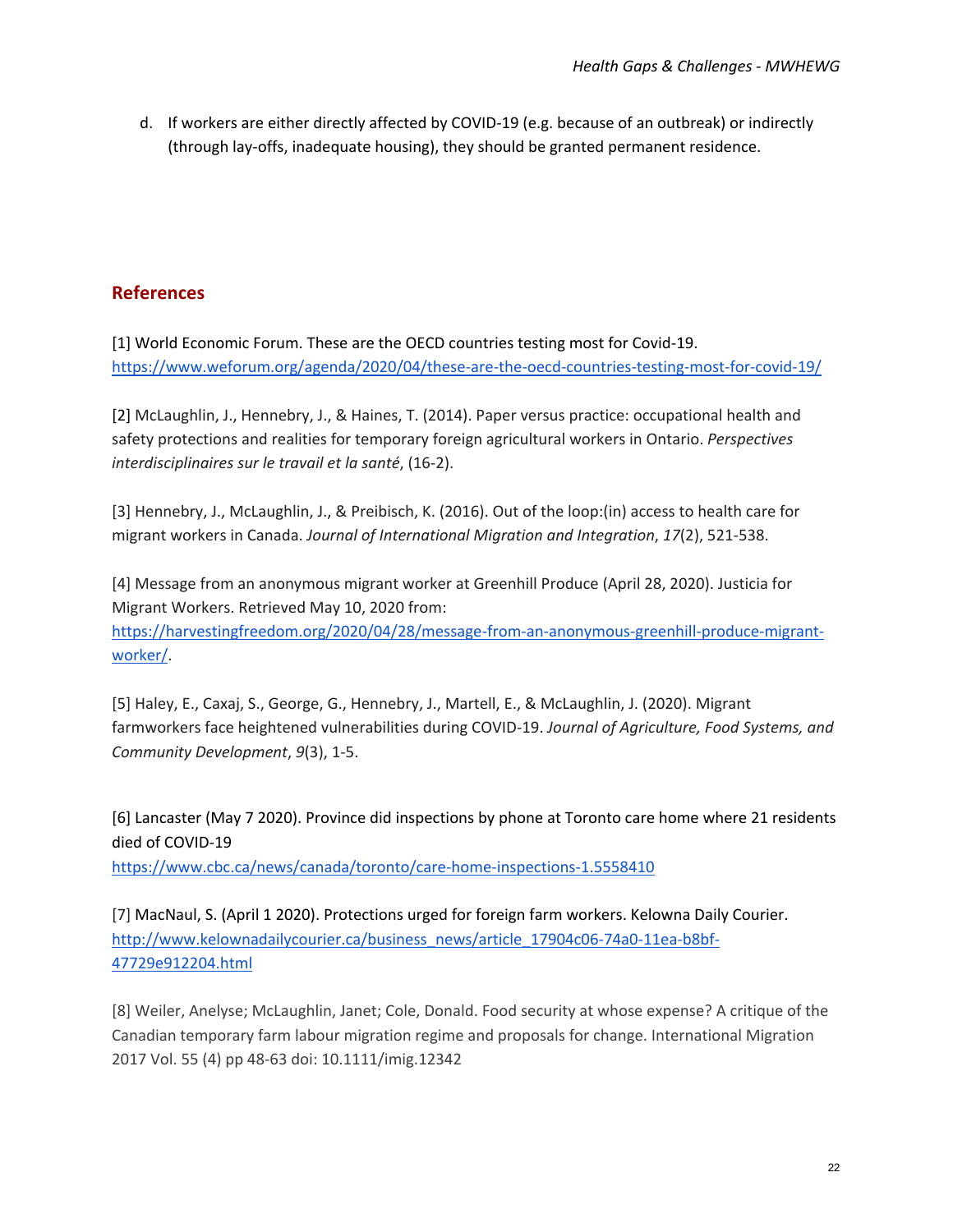[9]Craggs, S. (May 11 2020)Haldimand-Norfolk issues COVID-19 ID cards to migrant farm workers. https://www.cbc.ca/news/canada/hamilton/migrant-workers-1.5564783

[10]Croteau, J. April 29, 2020). Diverse communities in Calgary facing discrimination over Cargill's COVID-19 casesGlobal NEws.

https://globalnews.ca/news/6885362/newcomers-immigrants-discrimination-calgary-cargill-covid-19/

[11] WHO (April 17, 2020). Preparedness, prevention and control of coronavirus disease (COVID-19) for refugees and migrants in non-camp settings – Interim guidance. https://www.who.int/publicationsdetail/preparedness-prevention-and-control-of-coronavirus-disease-(covid-19)-for-refugees-andmigrants-in-non-camp-settings

[12] Temporary foreign workers self-isolating in government-managed accommodations https://news.gov.bc.ca/releases/2020EMBC0020-000689

[13] Environmental Health Resources for the COVID-19 Pandemic. (April 20, 2020. National Collaborating Centre for Environmental Health.

https://ncceh.ca/environmental-health-in-canada/health-agency-projects/environmental-healthresources-covid-19).

[14]Hennebry, J. L. (2010). Not just a few bad apples: vulnerability, health and temporary migration in Canada. Canadian Issues/Themes Canadiens, 73 - 77.

[15] Caxaj, C. S., & Cohen, A. (2019). "I Will Not Leave My Body Here": Migrant Farmworkers' Health and Safety Amidst a Climate of Coercion. *International journal of environmental research and public health*, *16*(15), 2643.

[16]Affidavit for Dr. Aaron Orkin. MD, MSc, MPH, PhD (c), CCFP (EM), FRCPC (April 7, 2020). http://www.ohcow.on.ca/edit/files/mfw\_docs/ao\_affidavit\_highlighted.pdf

[17] Smith, Adrian. "The bunk house rules: Housing migrant labour in Ontario." Osgoode Hall Law Journal 52, no. 3 (2015).

[18] Perry, Joseph Adam. Bunkhouse drama: An examination of control and agency among migrant farm workers in Ontario, Canada. University of Toronto (Canada), 2015.

[19] Hennebry, J., McLaughlin, J., & Preibisch, K. (2016). Out of the loop:(in) access to health care for migrant workers in Canada. *Journal of International Migration and Integration*, *17*(2), 521-538.

[20] Cole DC, McLaughlin J, Hennebry J, Tew M (2019). Precarious patients: A mixed methods study of health professionals' perspectives on providing care to Mexican and Jamaican migrants in Canada's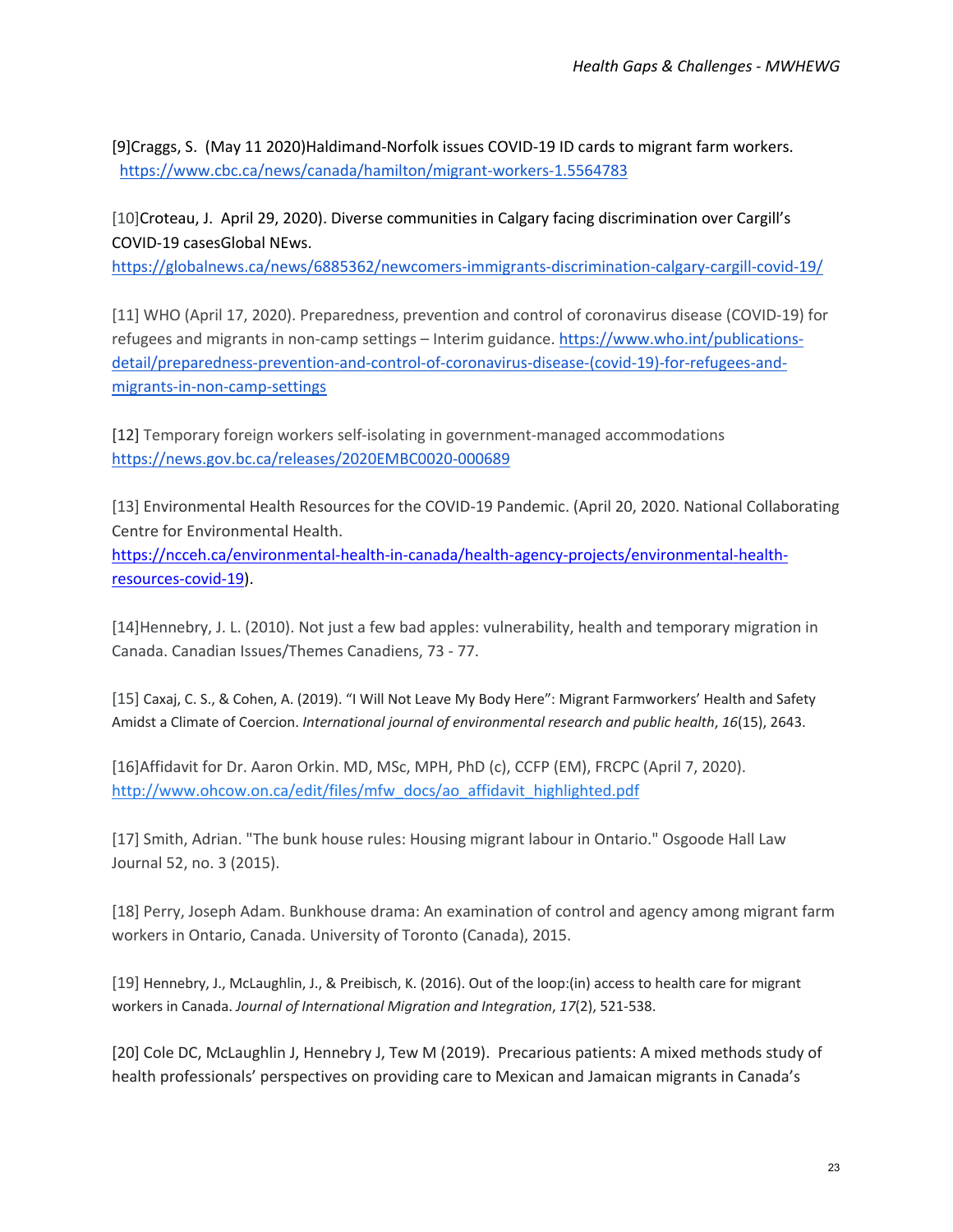Seasonal Agricultural Worker Program. *Rural and Remote Health* 19: 5313. https://doi.org/10.22605/RRH5313

[21] McLaughlin, Janet, Jenna Hennebry and Ted Haines (2014). Paper versus Practice: Occupational Health and Safety Protections and Realities for Temporary Foreign Agricultural Workers in Ontario. Pistes: Interdisciplinary Journal of Work and Health 16(2): 2-17.

[22] Pysklywec, Mike, Janet McLaughlin, Michelle Tew and Ted Haines (2011). Doctors Within Borders: Meeting the Health Care Needs of Migrant Farm Workers in Canada. Canadian Medical Association Journal (CMAJ) 183(9): 1039-1043.

[23] McLaughlin, Janet and Michelle Tew (2018). Migrant Farm Worker Health Care: Unique Strategies for a Unique Population. Under-Served: Health Determinants of Indigenous, Inner-City, and Migrant Populations in Canada. Neil Arya and Thomas Piggott (eds.), Scholars' Press: pp. 553-264.

[24] McLaughlin, Janet, Michelle Tew and Eduardo Huesca (2018). Compounded Vulnerabilities and Creative Strategies: Occupational Health of Temporary Foreign Agricultural Workers. Stephanie Premji, Ed. Sick and Tired: Health and Safety Inequalities. Fernwood.

[25] Caxaj, C. S. & Cohen, A. Emerging best practices for supporting temporary migrant farmworkers in Western Canada. Health and Social Care in the Community. (accepted/in press)

[26] Safety and health guidance. Covid-19 Infection Prevention for Agricultural Employers and Employees. California Department of Industrial Relations. Division of Occupational Safety and Health. https://www.dir.ca.gov/dosh/Coronavirus/COVID-19-Infection-Prevention-in-Agriculture.pdf

[27] Gordon, S. (April 16, 2020). Holland Marsh farmers invent Plexiglass protection for workers during COVID-19. Fruit and Vegetable.

https://www.fruitandveggie.com/holland-marsh-farmers-invent-plexiglass-protection-for-workersduring-covid-19/?oly\_enc\_id=7243H5896512I2B

[28] Protecting Farm Workers and Temporary Foreign Workers During the COVID-19 Pandemic (May 13, 2020). BC Centre for Disease Control. BC Ministry of Health. https://www2.gov.bc.ca/assets/gov/health/about-bc-s-health-care-system/office-of-the-provincial-

health-officer/covid-19/covid-19-pho-guidance-farms-farm-workers.pdf

[29 Sietsema, M., Radonovich, L., Hearl, F.J., et al. (2019) A control banding framework for protecting the US workforce from aerosol transmissible infectious disease outbreaks with high public health consequences*. Health Security* Volume 17, Number 2, 124-132. DOI: 10.1089/hs.2018.0103

[30] Interim Guidance for Businesses and Employers Responding to Coronavirus Disease 2019 (COVID-19), May 2020

https://www.cdc.gov/coronavirus/2019-ncov/community/guidance-business-response.html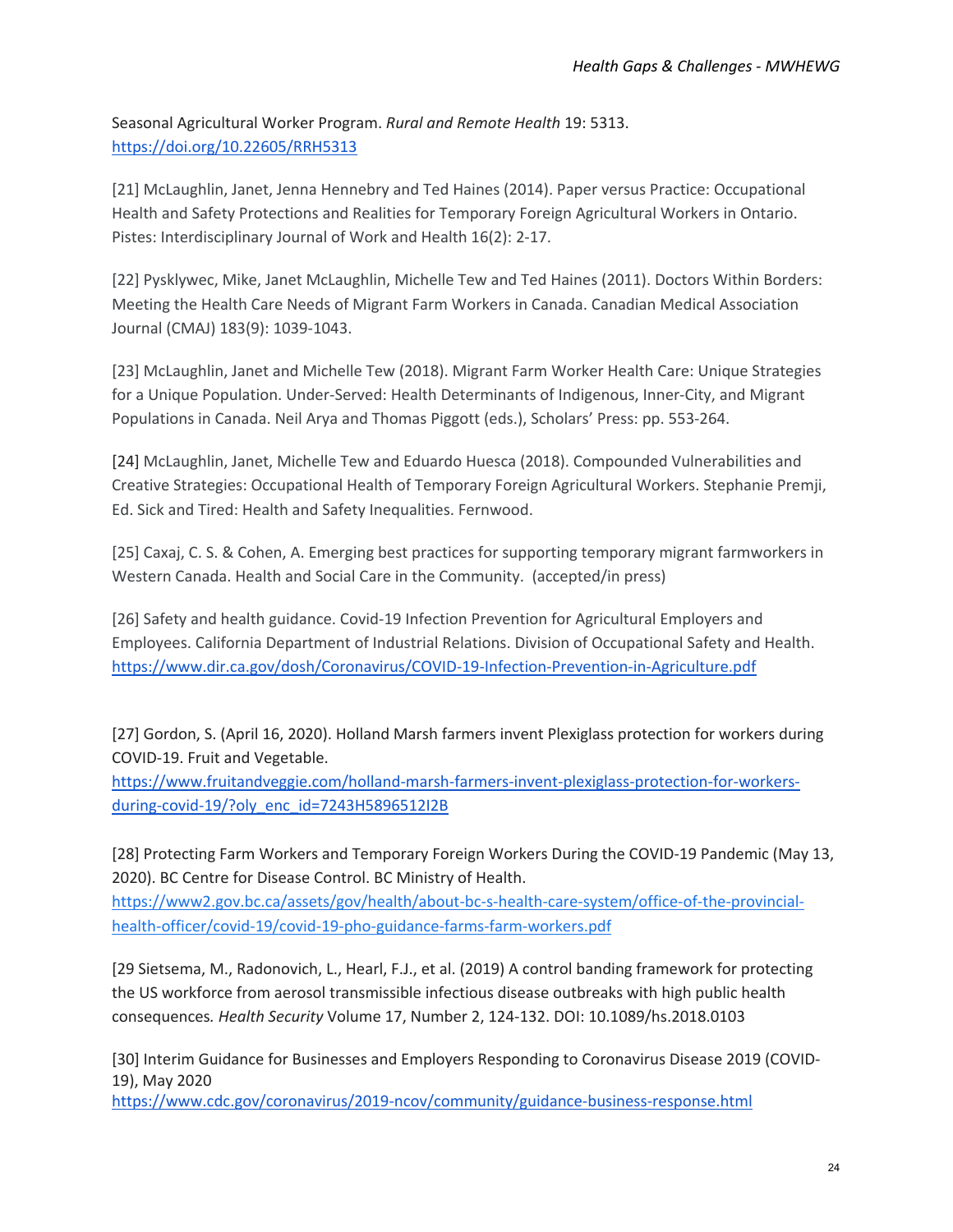[31 Orkin, Aaron, Morgan Lay, Janet McLaughlin, Michael Schwandt and Donald Cole (2014). Medical Repatriation of Migrant Farm Workers in Ontario: Coding and Descriptive Analysis. Canadian Medical Association Journal (CMAJ) Open. 2(3): E192-E198

[32] Mayell, Stephanie, and Janet McLaughlin. (2016) "Migrating to work at what cost? The cumulative health consequences of contemporary labour migration," in *Handbook of Migration and Health*, ed. Felicity Thomas. Cheltenham, UK: Edward Elgar Publishing, 230-252.

[33] Caxaj, C. S. & Plamondon. (March 2020). Nurses' role in improving health care access for migrant agricultural workers. Canadian Nurse.

https://canadian-nurse.com/en/articles/issues/2020/march-2020/nurses-role-in-improving-health-careaccess-for-migrant-agricultural-workers

[34] Unpublished/ongoing research currently led by Caxaj & Cohen.

[35] Wells, D., McLaughlin, J., Lyn, A. & Díaz Mendiburo, A. (2014). Sustaining precarious transnational families: the significance of remittances from Canada's Seasonal Agricultural Workers Program.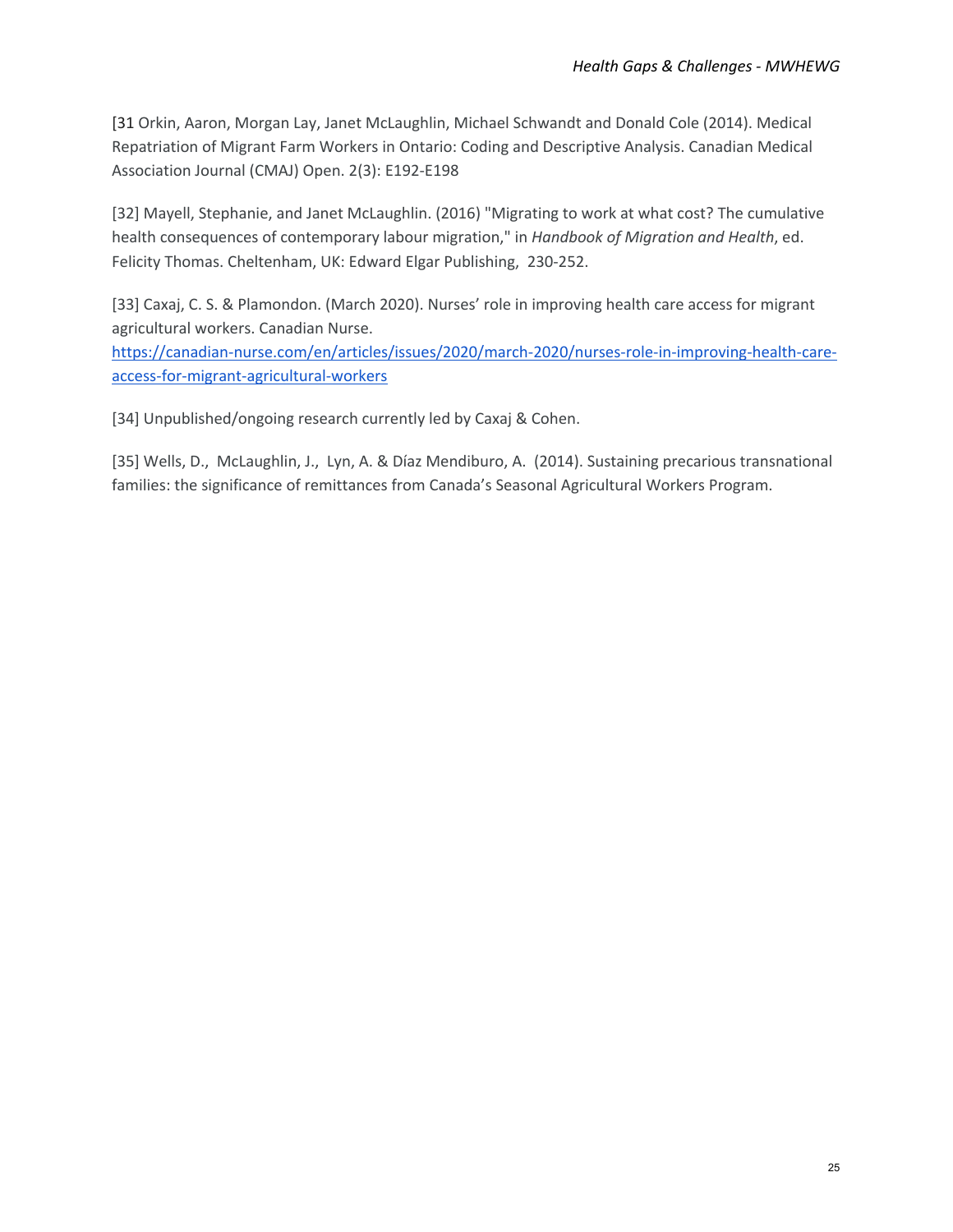# <span id="page-26-0"></span>Figure 1.

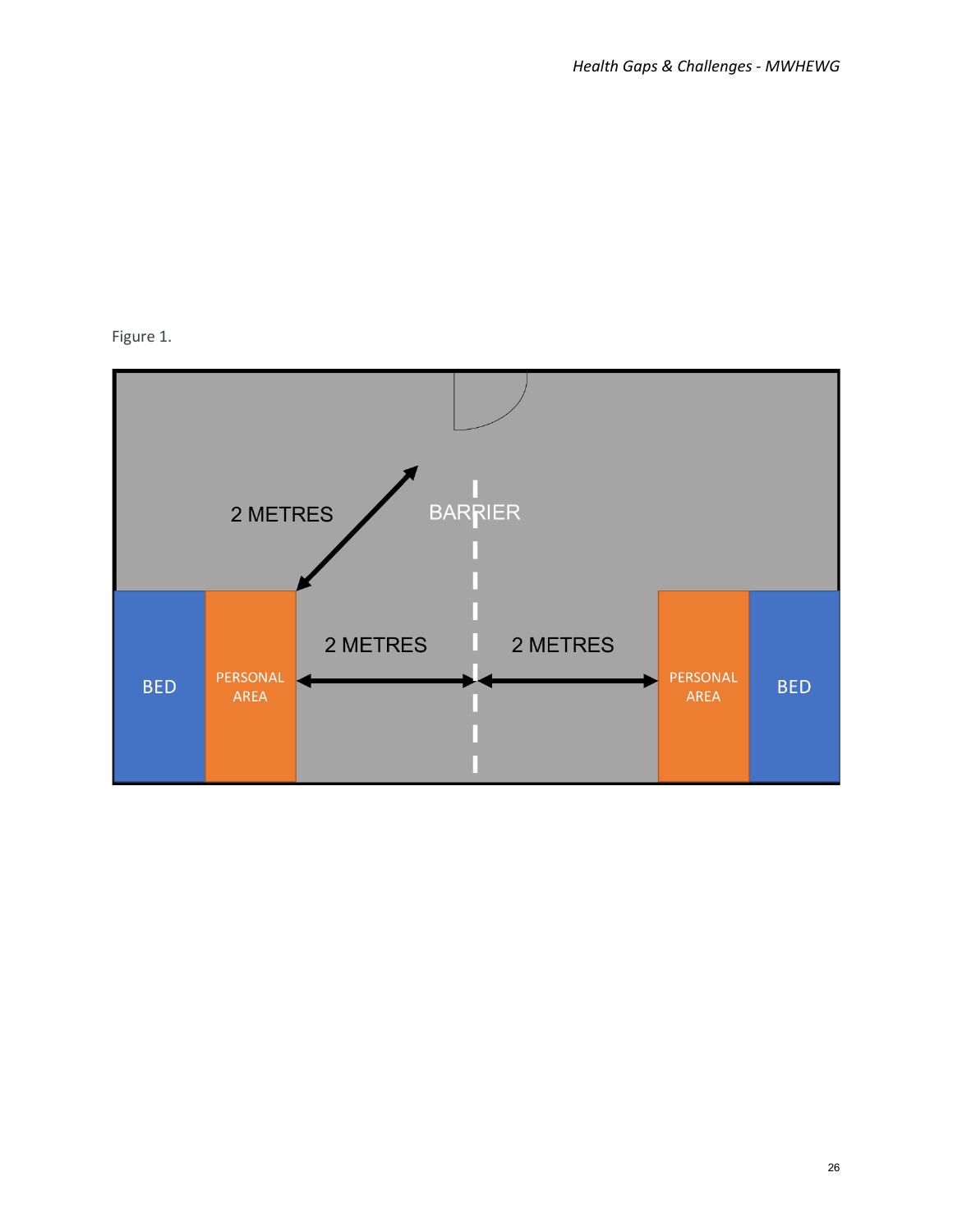

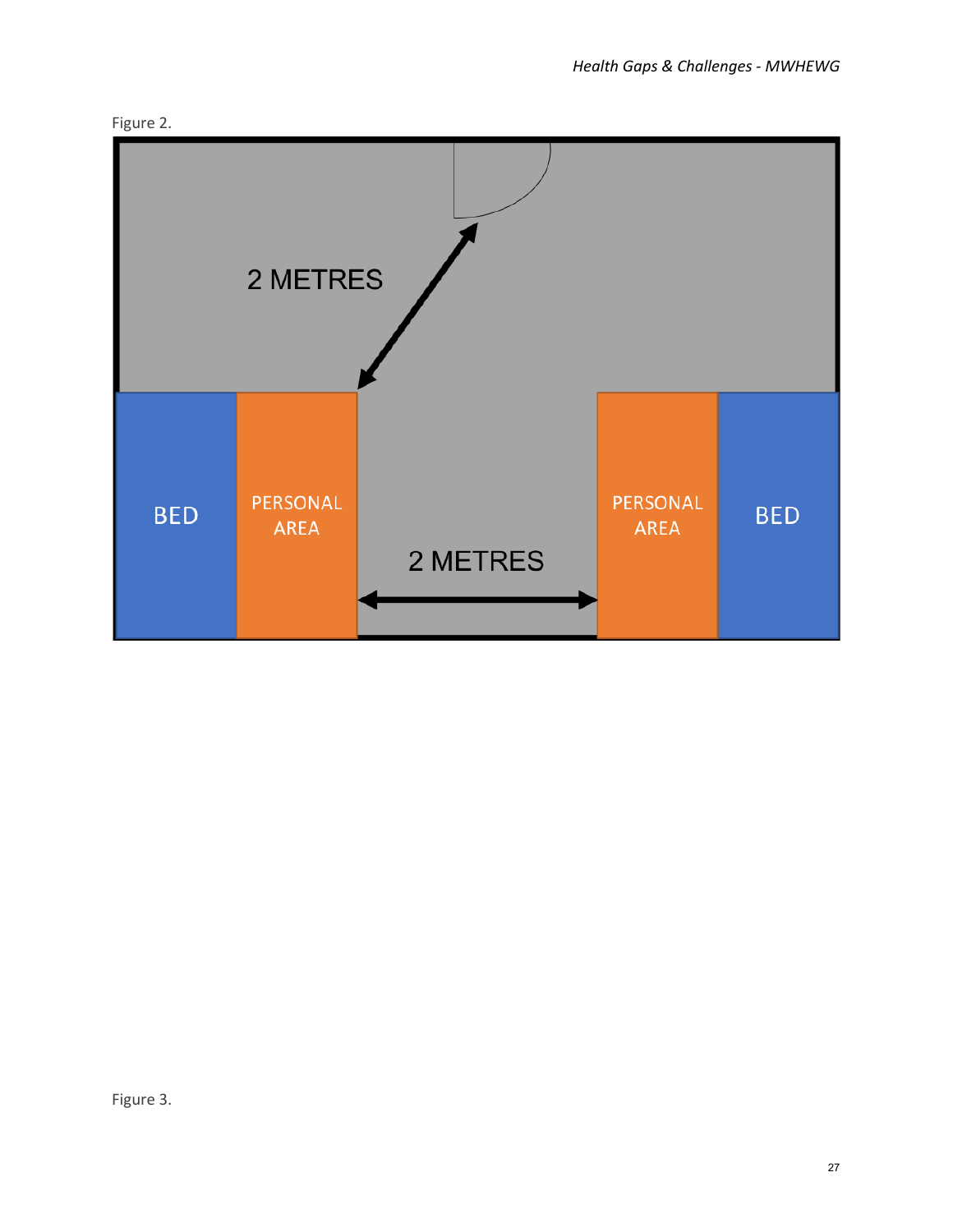